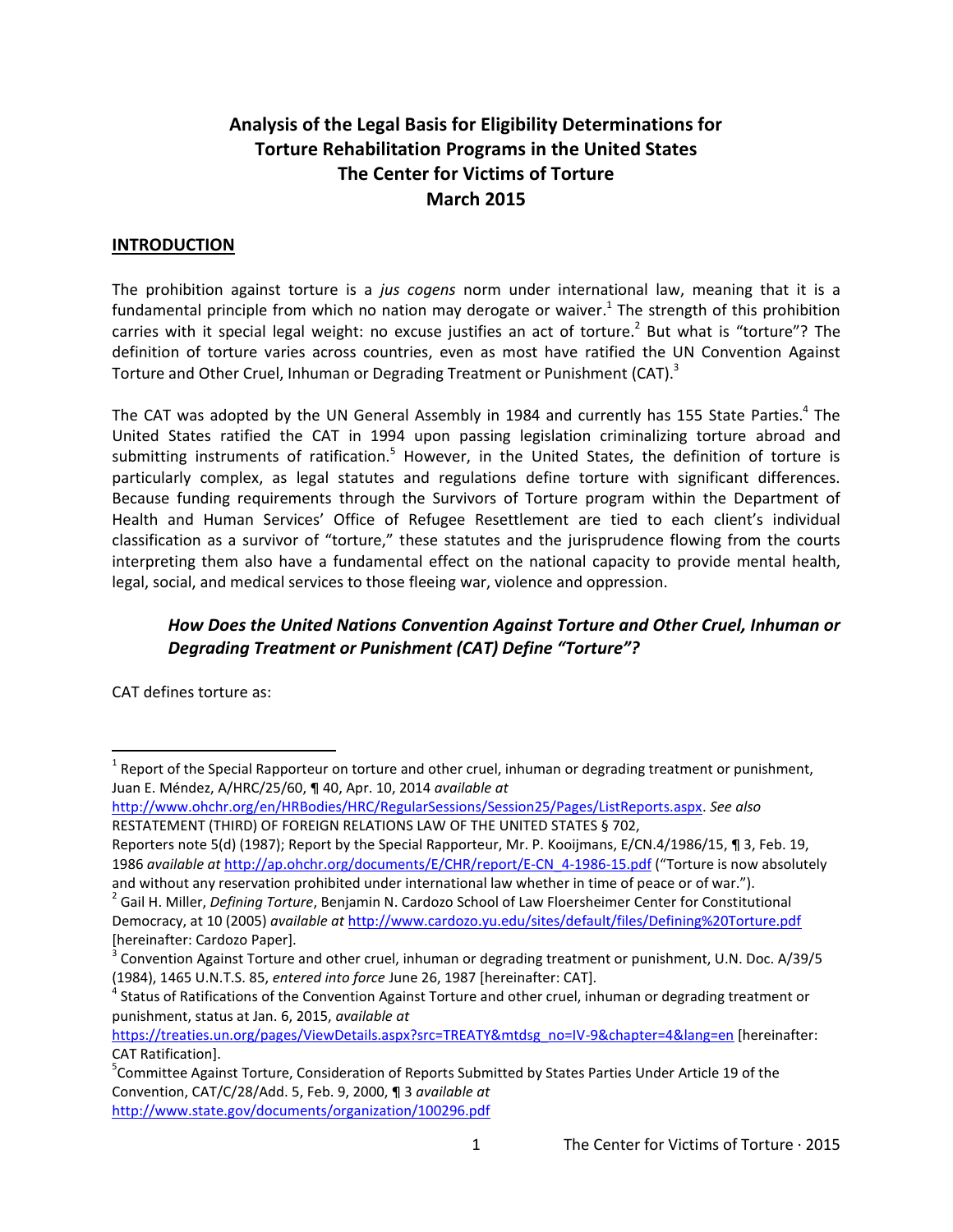- "any act by which severe pain or suffering, whether physical or mental,
- is intentionally inflicted on a person
- for such purposes as obtaining from him or a third person information or a confession, punishing him for an act he or a third person has committed or is suspected of having committed, or intimidating or coercing him or a third person, or for any reason based on discrimination of any kind,
- when such pain or suffering is inflicted by or at the instigation of or with the consent or acquiescence of a public official or other person acting in an official capacity.
- It does not include pain or suffering arising only from, inherent or incidental to lawful sanctions."<sup>6</sup>

To comply with the requirements of the CAT, articles 2, 4, and 5 require states to take "effective legislative, administrative, judicial or other measures" to criminalize and prevent torture and to ensure that their judicial systems have jurisdiction to try acts of torture wherever they occur. Article 4 further requires states to make criminal any "attempt to commit torture" as well as "complicity or participation in torture."<sup>7</sup>

The United States was instrumental in negotiating the CAT $^8$  and has since taken several steps to implement its provisions. UN treaty ratification generally requires a state to sign the treaty and deposit instruments of ratification or accession with the Secretary-General, indicating that it will carry out the obligations in the treaty. In the United States, the Executive Branch may sign a treaty, but can only submit articles of ratification upon the advice and consent of two-thirds of the Senate. In addition, states may ratify a treaty subject to reservations, understandings, and declarations (RUDs), which allow the state to apply its own interpretations to certain provisions. The United States Senate approved the CAT for ratification on October 27, 1990, with the declaration that Articles 1-16 of the Convention are non-self-executing.<sup>9</sup> In other words, the provisions of the treaty could not be judicially enforced in U.S. courts without legislation implementing those provisions. The United States took steps to implement specific articles of the CAT in 1994 and again in 1998.

# *What is the Torture Victim Protection Act (TVPA) and how does its Definition of Torture Differ from the CAT?*

To provide for the right to redress,<sup>10</sup> Congress enacted the Torture Victim Protection Act (TVPA) in 1992. The TVPA was passed for humanitarian purposes, namely to allow American victims of torture the same

 $\overline{\phantom{a}}$ 

<sup>8</sup> See Exec. Rep. 101-30, 101st Cong. 2d Sess., 2, *available at* [http://detaineetaskforce.org/wp-](http://detaineetaskforce.org/wp-content/uploads/2013/04/S.-Comm.-on-Foreign-Relations-Report-on-Convention-Against-Torture-and-Other-Cruel-Inhuman-or-Degrading-Treatment-or-Punishment-S.-Exec.-Rep.-No_.pdf)

9 CAT Ratification, *supra* note 4.

<sup>6</sup> CAT, *supra* note 3, art. 1.

<sup>7</sup> CAT, *supra* note 3, arts. 2, 4, 5.

[content/uploads/2013/04/S.-Comm.-on-Foreign-Relations-Report-on-Convention-Against-Torture-and-Other-](http://detaineetaskforce.org/wp-content/uploads/2013/04/S.-Comm.-on-Foreign-Relations-Report-on-Convention-Against-Torture-and-Other-Cruel-Inhuman-or-Degrading-Treatment-or-Punishment-S.-Exec.-Rep.-No_.pdf)[Cruel-Inhuman-or-Degrading-Treatment-or-Punishment-S.-Exec.-Rep.-No\\_.pdf](http://detaineetaskforce.org/wp-content/uploads/2013/04/S.-Comm.-on-Foreign-Relations-Report-on-Convention-Against-Torture-and-Other-Cruel-Inhuman-or-Degrading-Treatment-or-Punishment-S.-Exec.-Rep.-No_.pdf) ("The Convention itself was the product of 7 years of intense negotiations, in which the United States played an active part. The United States helped to focus the Convention on torture rather than other less abhorrent practices and to strengthen the effectiveness of the Convention by pressing for provisions that would ensure that torture is a punishable offense.") [hereinafter: SFRC Report]. U.N. Eco. and Soc. C., Report of the Working Group on a draft convention against torture and other cruel, inhuman or degrading treatment or punishment (Mar. 9, 1984), E/CN.4/1984/72 ¶ 24, 47-48.

 $10$  Article 14 of the Convention Against Torture requires states to provide the right to redress, which includes "full" and adequate compensation" and "as full rehabilitation as possible."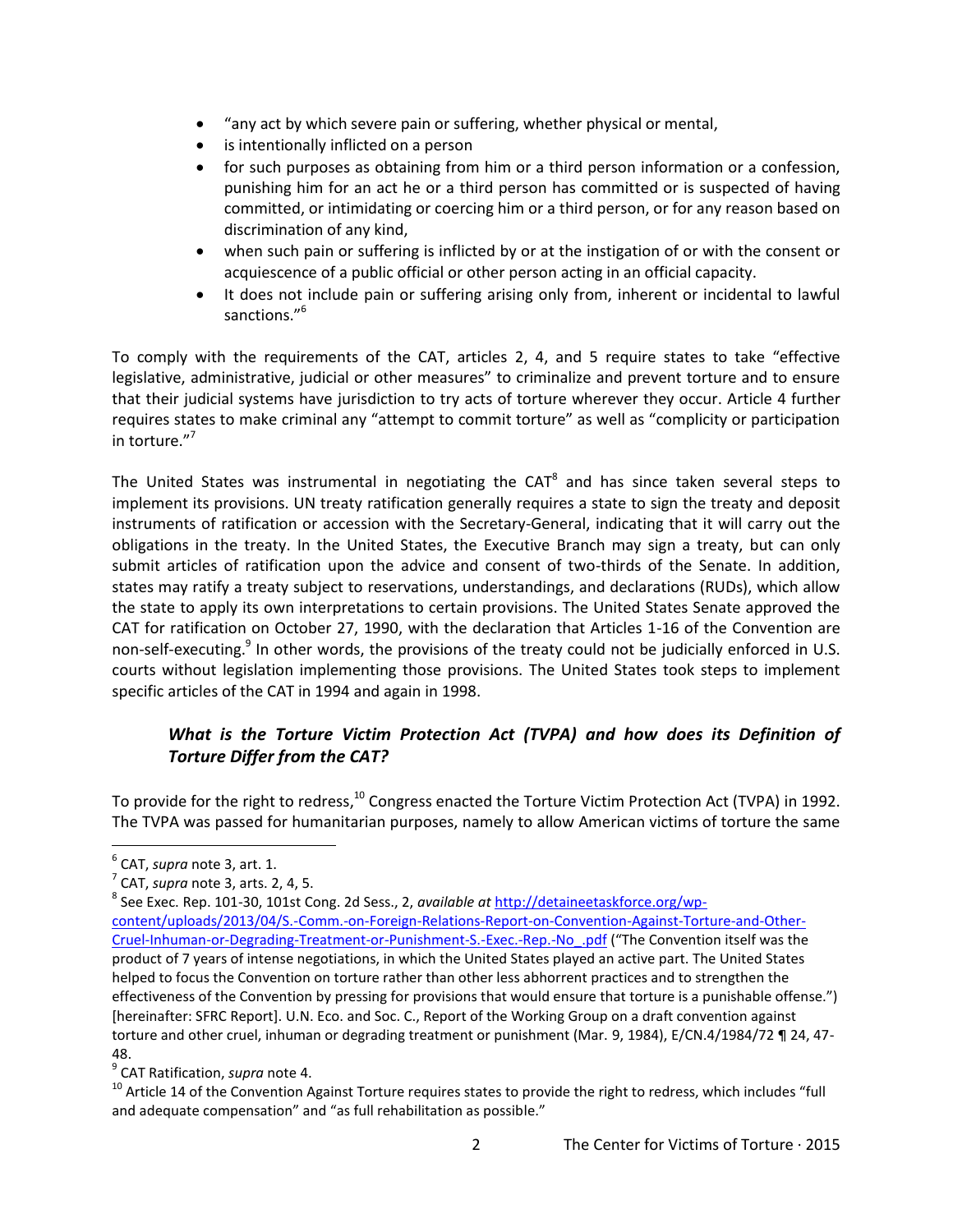privilege of bringing a civil lawsuit in U.S. federal courts against their torturers that the Alien Torture Statute (ATS)<sup>11</sup> provides to foreign victims.<sup>12</sup> The TVPA states that individuals who acted "under actual or apparent authority, or color of law, of any foreign nation" may be liable to their U.S. citizen torture victims in U.S. courts. It defines torture as:

- "any act,
- directed against an individual in the offender's custody or physical control,
- by which severe pain or suffering (other than pain or suffering arising only from or inherent in, or incidental to, lawful sanctions), whether physical or mental,
- is intentionally inflicted on that individual
- for such purposes as obtaining from that individual or a third person information or a confession, punishing that individual for an act that individual or a third person has committed or is suspected of having committed, intimidating or coercing that individual or a third person, or for any reason based on discrimination of any kind."

The TVPA allows victims to collect money damages from their torturers when they are sued in U.S. courts.

# *How did the U.S. Criminalize Torture as Required by the CAT? How were the Definitions of "Torture" Adopted by the United States Different than CAT itself?*

Although passed to fulfill its obligations under the CAT and ratify the treaty, the Torture Convention Implementation Act of 1994, 18 U.S.C. § 2340A (hereinafter the Torture Act), has a modified version of the definition of torture found in both the CAT and the TVPA.<sup>13</sup> The Torture Act defines torture as:

- "an act committed by a person acting under the color of law
- specifically intended to inflict severe physical or mental pain or suffering (other than pain or suffering incidental to lawful sanctions) upon another person
- $\bullet$  within his custody or physical control."<sup>14</sup>

An element-by-element comparison of the definition of torture in CAT verses the Torture Act makes clear that the Torture Act – and thus the controlling definition of "torture" in U.S. law – modified important elements of the CAT and UN definition. Key differences that will be discussed in further detail in the memo, include:

- Government acquiescence in the harmful acts is a key component of the UN definition of torture while the U.S. definition seemingly heightened the standard for government involvement, requiring the act to be committed "under the color of law;" rather than merely requiring official "acquiescence;"
- The U.S. requires specific intent to bring about the severe pain or suffering inflicted, not merely the general intent to commit the act, seemingly required in the CAT;

<sup>&</sup>lt;sup>11</sup> 28 U.S.C. § 1350 ("The district courts shall have original jurisdiction of any civil action by an alien for a tort only, committed in violation of the law of nations or a treaty of the United States.").

<sup>&</sup>lt;sup>12</sup> S. Rep. No. 249, 102d Cong., 1st Sess., at § II (1991) (describing the TVPA as a means to "enhance the remedy already available under" the ATS). *See also Sosa v. Alvarez-Machain*, 542 U.S. 692, 731 (2004) (recognizing that the TVPA supplements but does not replace the ATS).

 $13$  18 U.S.C. § 2340A (1994).

 $14$  18 U.S.C. § 2340 (1994).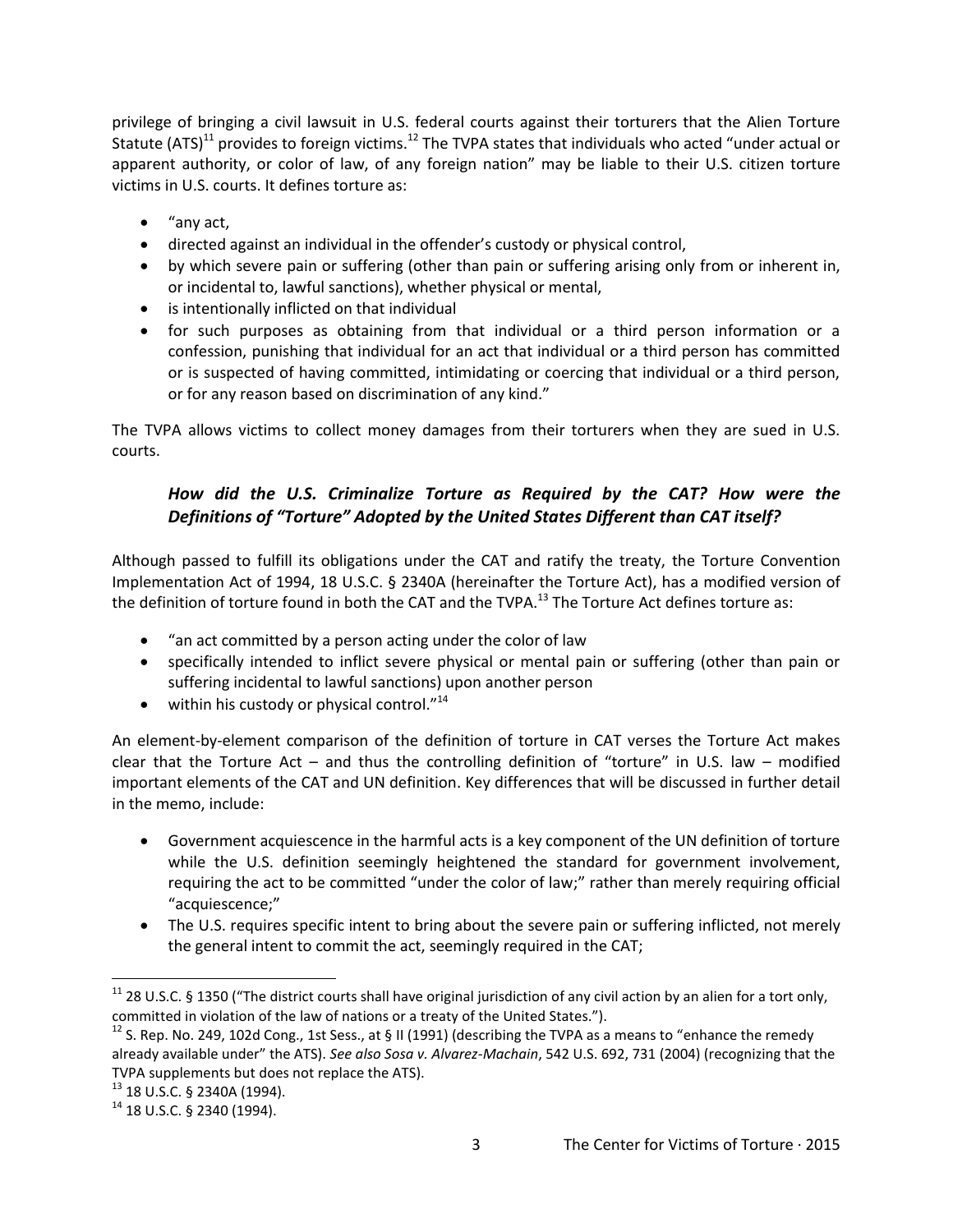- The U.S. definition includes the additional element of "custody or physical control" of the actor over the victim, a requirement absent from the UN definition; and
- The U.S. definition removed the requirements that torture be carried out for one of the various enumerated purposes.

While the distinctions between the U.S. and the UN definitions have had little practical effect on criminal prosecutions, as there has only been one under this act, $^{15}$  they have impacted how torture treatment centers receiving funding from the U.S. Office of Refugee Resettlement (ORR) classify torture survivors and determine eligibility for services. $^{16}$ 

## *Eligibility for Services Authorized by the Torture Victims Relief Act*

The Torture Victims Relief Act (TVRA), first passed in 1999, authorizes the executive branch to provide up to \$25 million in grants to U.S. and foreign treatment centers and programs providing direct services, whether rehabilitative, social, or legal, to victims of torture or providing research and training for such services.<sup>17</sup> This act, passed for humanitarian purposes, provided that torture is defined in accordance with the criminal definition in the Torture Act. Under guidance issued in 2008 by ORR, service providers receiving ORR funding under the TVRA must assess whether prospective clients fit the legal definition of survivors of torture.<sup>18</sup> The ORR guidance is largely based on a 2004 memo issued by the Department of Justice's Office of Legal Counsel interpreting the Torture Act.<sup>19</sup> In addition, ORR provides a Torture Service Provider Screening Checklist with questions that providers may use to determine whether a potential client fits in with the legal definition of a torture survivor.

This framework has produced a peculiar situation in which a rarely utilized penal statute and its legal interpretations guide a clinical determination to provide services. Thus, torture treatment centers, in addition to assessing eligibility based on symptoms and clinical needs, must grapple with making legal determinations as to whether a prospective client has been victimized by an act that was (a) sufficiently severe, (b) inflicted under the color of law, (c) motivated by the perpetrator's specific intent to cause the severe pain or suffering, and (d) committed under the offender's custody or physical control. Confounding the issue, "two thirds of the medical and psychological research on torture fails to even

<sup>15</sup> Committee Against Torture, Periodic Reports 3 through 5 of the United States of America, ¶ 126 *available at* <http://www.state.gov/documents/organization/213267.pdf> ("The United States has investigated and prosecuted allegations of extraterritorial torture over which it has jurisdiction. On October 30, 2008, Roy M. Belfast, Jr., son of Charles G. Taylor, former president of Liberia, was convicted of crimes related to torture in Liberia between April 1999 and July 2003 under the U.S. extraterritorial torture statute, 18 U.S.C. 2340A. On January 9, 2009, he was sentenced to 97 years in prison. The prosecution of these torture claims was the first under the Torture Convention Implementation Act, 18 U.S.C. 2340A et seq.") [hereinafter U.S. CAT Report 3-5].

<sup>&</sup>lt;sup>16</sup> Andrew Rasmussen, Mia Crager, Eva Keatley, Allen S. Keller, & Barry Rosenfeld, "Screening for Torture: A Narrative Checklist Comparing Legal Definitions in a Torture Treatment Clinic," 219 (3) Z Psychol. 143 (2011) [hereinafter: Rasmussen].

 $17$  Torture Victims Relief Act of 1998, § 2-4 Pub. L. No. 106-87, 113 Stat. 1301 (1999).

<sup>&</sup>lt;sup>18</sup> U.S. Dep't. of Health and Human Services Office of Refugee Resettlement, "Torture Survivors Program Eligibility Determination Guidance," (2008) *available at*

<http://www.healtorture.org/sites/healtorture.org/files/Eligibility%20guidelines%20-%20ORR%20-%202010.pdf> [hereinafter: ORR Guidance].

<sup>&</sup>lt;sup>19</sup> This memo remains the only public DOJ guidance on the definition of 18 U.S.C. § 2340 that has not been revoked.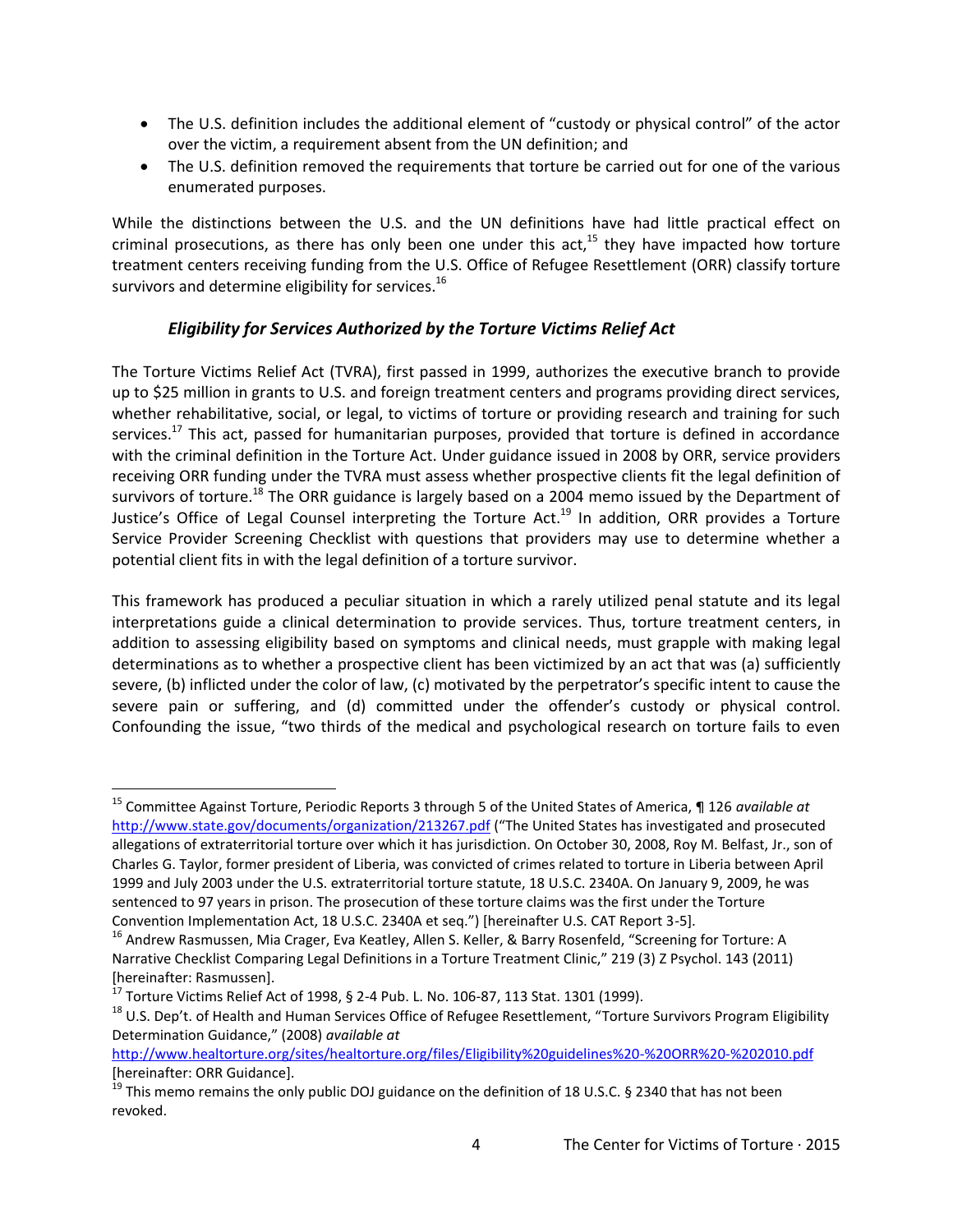define what is meant by the term "torture."<sup>20</sup> Thus, practitioners that are not legally trained are left to make complicated legal determinations without any relevant guidance. As one study found, "[t]he lack of rigor applied to definitions of torture has resulted in confusion, contradiction, and inconsistency among clinicians, researchers, and policy makers with regard to what constitutes torture."<sup>21</sup>

The reasons the TVRA is tied to a penal statute are not clear from the TVRA's legislative history.<sup>22</sup> Presumably, it was used because it was the only definition of torture available in the U.S. Code at the time the legislation was passed. In addition to providing funding to support rehabilitation of torture victims, the "bill contains an expression of the sense of Congress that the United States shall use its voice and vote in the United Nations to support the investigation and elimination of the practices prohibited by the Convention Against Torture."<sup>23</sup>

#### *What are the Requirements for Non-Refoulement Protections under CAT and U.S. law?*

Although as described above, the TVPA and Torture Act adopted definitions of torture that differ substantially from the definition in CAT, there is one significant area of U.S. law that incorporated CAT's definition word-for-word and element-by-element: the definition used in determining eligibility for nonrefoulement protection. In 1998, Congress passed the Foreign Affairs Reform and Restructuring Act (FARRA). The legislation implemented U.S. obligations under Article 3 of the CAT,<sup>24</sup> which prohibits States Parties from the expulsion, return (*refoulement*), or extradition of someone to "another State where there are substantial grounds for believing the person would be in danger of being subjected to torture."<sup>25</sup> In determining whether an applicant is entitled to withholding or deferral of removal from the United States under CAT Article 3, U.S. immigration courts and federal courts apply the UN CAT definition of torture subject to several regulations.<sup>26</sup> Throwing one final wrinkle into how U.S. law defines torture, this is also, by far, the most common context in which the definition of torture is argued and analyzed in U.S. courts.

l

<sup>23</sup> H.R. Report 105-709 *available at* [http://thomas.loc.gov/cgi-](http://thomas.loc.gov/cgi-bin/cpquery/1?cp105:./temp/~TSOPKY3r9&sid=TSOPKY3r9&item=1&sel=TOCLIST&hd_count=36&xform_type=3&r_n=hr709p1.105&dbname=cp105&&refer=&&w_p=torture&attr=603&&)

<sup>20</sup> Rasmussen, *supra* note 16.

<sup>&</sup>lt;sup>21</sup> *Id.* ("Our experience is that classifying potential clients' experiences as torture or not is a frequent source of frustration for torture treatment professionals[.]").

<sup>&</sup>lt;sup>22</sup> In H.R. Report 105-709 a section by section analysis of the bill provides only that "This section defines 'torture' as having the meaning given in the Federal statute criminalizing torture (18 U.S.C. 2340) and as including the use of rape and other forms of sexual violence by a person acting under the color of law. The definition of 'torture' applies only for purposes of this Act, and does not amend, alter, or expand the international obligations of the United States under the Convention Against Torture or other instruments."

[bin/cpquery/1?cp105:./temp/~TSOPKY3r9&sid=TSOPKY3r9&item=1&sel=TOCLIST&hd\\_count=36&xform\\_type=3&r](http://thomas.loc.gov/cgi-bin/cpquery/1?cp105:./temp/~TSOPKY3r9&sid=TSOPKY3r9&item=1&sel=TOCLIST&hd_count=36&xform_type=3&r_n=hr709p1.105&dbname=cp105&&refer=&&w_p=torture&attr=603&&) n=hr709p1.105&dbname=cp105&&refer=&&w\_p=torture&attr=603&&.

<sup>24</sup> Foreign Affairs Reform and Restructuring Act of 1998, Pub. L. 105-277, 112 Stat. 2681, 2681-821, Sec. 2442(a-b) [hereinafter FARRA].

<sup>25</sup> CAT, *supra* note 3, art. 3

<sup>26</sup> FARRA, *supra* note 24, § 2442(f); 8 C.F.R. § 208.18(a) ("The definitions in this subsection incorporate the definition of torture contained in Article 1 of the Convention Against Torture."). The U.S. interpretations of CAT provisions were submitted as reservations, declarations, and understandings to the United Nations by the United States upon ratifying the CAT. After FARRA was passed, they were promulgated as regulations and came into effect in March 1999 as guidance for implementing Article 3 protection under FARRA. At times, these regulations have made a significant difference in whether someone receives CAT protection in the United States.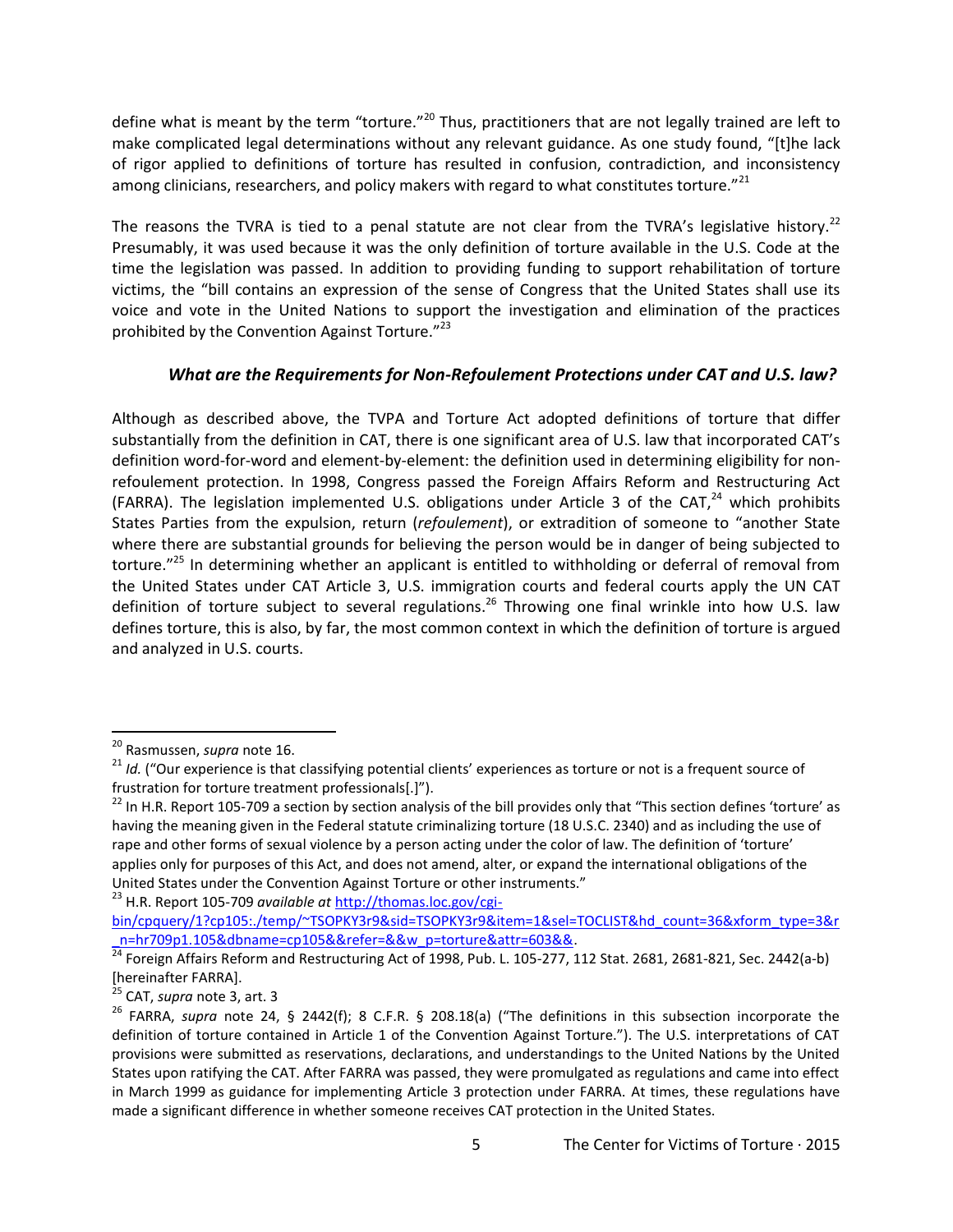### *What Has Been the Impact of These Different Definitions of Torture?*

These different iterations of specific elements of the torture definition have led to a strange dichotomy in U.S. jurisprudence on the definition of torture and have had the effect of narrowing the protection afforded to victims to an extent unintended upon ratification.<sup>27</sup> For purposes of providing protection to (potential) torture victims, immigration and federal courts have long applied the UN definition as provided for in statute and federal regulations. However, to provide rehabilitative services to refugees and other survivors of torture, treatment centers are directed to apply the more restrictive criminal definition provided for in the U.S. Code, despite the absence of any penological goals in the TVRA. However, as described in detail below, based upon an analysis of CAT implementing regulations and precedent established by U.S. Courts, there is no indication that an application of the less restrictive CAT definition will result in more clarity or flexibility for torture treatment centers, as U.S. regulations and jurisprudence interpreting CAT would still apply in a strictly legal context.

The primary purpose of this memorandum is to compare and contrast U.S. jurisprudence on the definition of torture in the UN CAT and the U.S. criminal definition in the Torture Act. Because U.S. courts have had only one opportunity to interpret the Torture Act, to the extent that it can be read consistently with the TVPA and its jurisprudence, the TVPA will be used below to clarify certain provisions. The similarities and differences between the two definitions will be highlighted below, with particular attention on the question of the meaning of "color of law" in the Torture Act and whether there is a meaningful difference under U.S. law between "color of law" and "acquiescence," as provided in the CAT. The memo will attempt to address how the differences between the UN CAT and the U.S. definition of torture affect torture treatment programs' evaluation of clients for eligibility for services.

### **PROCESS USED BY TORTURE TREATMENT CENTERS TO DETERMINE ELIGIBILITY**

 $\overline{\phantom{a}}$ 

Each torture treatment center and service provider has its own methods of making eligibility determinations. For The Center for Victims of Torture (CVT), it is a multilayered process. Clients seeking services fill out a request form that includes a description of the events that led to their seeking out CVT's services. After an initial intake with the client, a team of clinicians assembles to determine whether each client is eligible for services.

Clinicians make eligibility determinations on two levels. First, they must determine whether the client's symptoms make them eligible for services (a clinical determination). Second, they must determine whether the client was in fact tortured and meets the legal definition provided in the Torture Victim Relief Act. This is a legal determination. CVT utilizes a checklist provided by Bellevue Hospital. The questions on the checklist ask clinicians to determine whether the potential client was specifically targeted, the level of state action involved, where the acts took place, and whether the act was intentional. Depending on the answers to these questions, the team of clinicians determines whether

<sup>&</sup>lt;sup>27</sup> Teresa Donovan, "The Convention Against Torture: When does a Public Official Acquiesce to Torture Committed by a Third Party?" IMMIGRATION LAW ADVISOR, U.S. DEPARTMENT OF JUSTICE, Mar. 2007 (citing S. Treaty Doc. No. 100-20, *reprinted* in 13857 U.S. Cong. Serial Set at 3 (1990) (State Department Summary)) [hereinafter: Donovan] (explaining that upon transmitting the CAT for ratification to the Senate, the State Department observed that the CAT "protects against torture inflicted 'under color of law'" to which the Senate responded that its understanding of the term acquiescence constituted "both actual knowledge and willful blindness" and further clarified that the "Convention deals only with torture committed in the *context* of governmental authority.").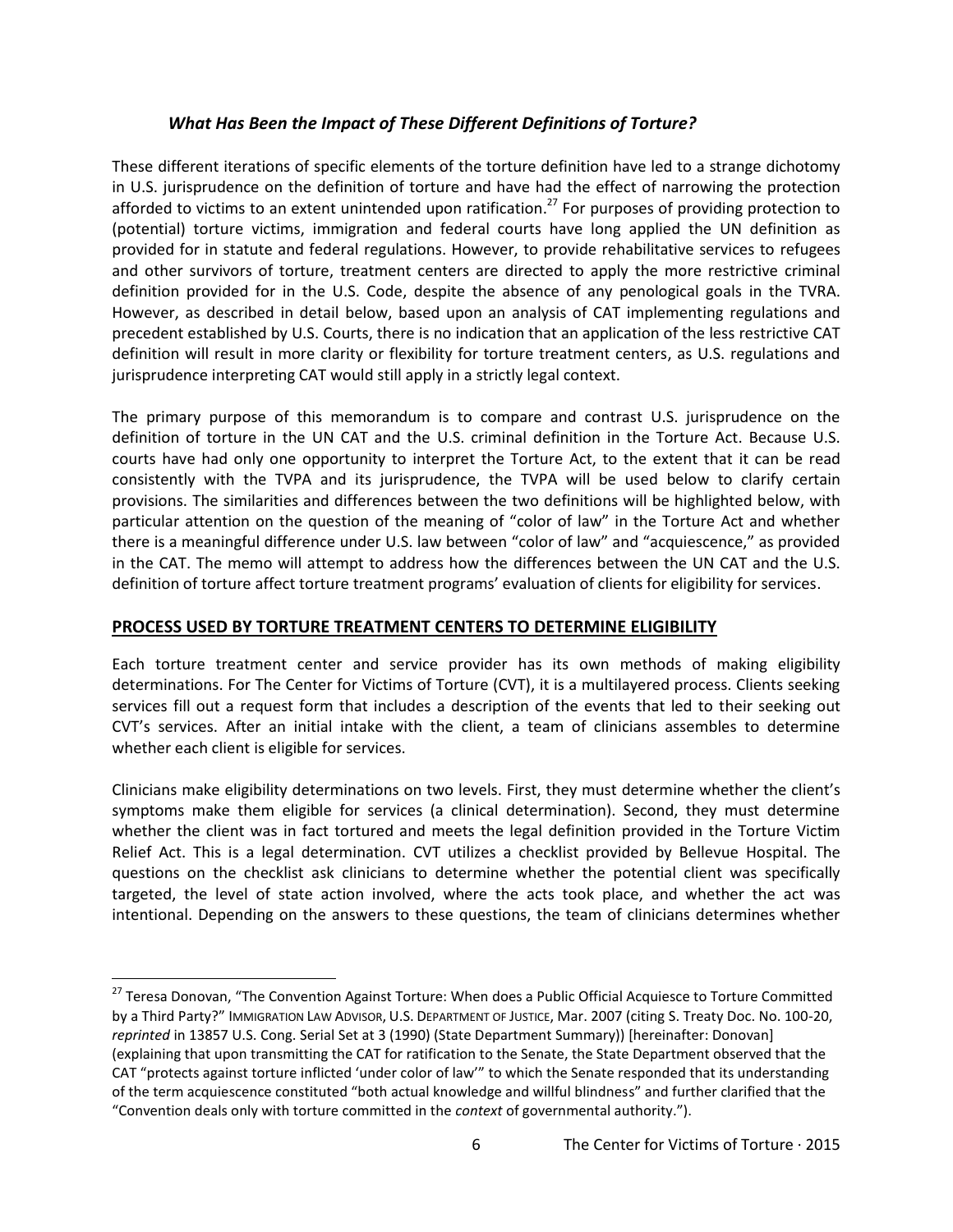the acts fit within either the UN or the U.S. definitions of torture. No lawyers or persons specifically trained in the law in this area are present for the eligibility determinations.

The questions on the checklist are  $-$  to some extent  $-$  problematic for treatment centers providing mental health and psychosocial support services. They are rather invasive and personal for an initial meeting with a potential client, when trust between the client and service provider has not yet been established.

### **ELEMENTAL ANALYSIS AND COMPARISON OF DEFINITIONS OF TORTURE UNDER UN CAT AND THE TORTURE ACT**

### **A. WHAT IS 'AN ACT'**

Under both the U.S. definition of torture as well as the UN definition, either acts or omissions may constitute torture. That an omission may constitute torture originates with a case in the European Commission of Human Rights in 1969 holding that deprivation of food and other necessities may give rise to a finding of torture.<sup>28</sup> Interpreting the UN definition of torture in the CAT, the U.S. Court of Appeals for the Third Circuit held that an HIV-positive individual was entitled to CAT protection and could not be returned to Haiti because he would not receive anti-retroviral treatment in prison.<sup>29</sup> Thus an omission may constitute an "act" of torture according to the U.S. interpretation of the CAT, so long as the alleged torturers meet the requisite intent requirements outlined in federal regulations (to be discussed further below). Across the board, upon implementing the CAT and defining torture, most countries agree that omissions as well as acts may constitute torture, with some countries using terms such as "subject," "inflict," or "cause" instead of "act" to implicitly include omissions in the definition.<sup>30</sup>

## **B. SEVERE MENTAL OR PHYSICAL PAIN OR SUFFERING**

## **1. SEVERITY**

Determining the severity of physical or mental pain or suffering is a key element in evaluating whether torture occurred.<sup>31</sup> In the United States, the Torture Act describes it as "severe physical or mental pain or suffering." As the U.S. Department of Justice's Office of Legal Counsel explains, the severity of the pain and suffering that amounts to torture "is usually reserved for extreme, deliberate and unusually cruel practices." $32$  This is distinguished from cruel, inhuman or degrading treatment or punishment

 $\overline{a}$ 

<sup>&</sup>lt;sup>28</sup> Office of the High Comm'r for Hum. Rts., "Interpretation of Torture in the Light of the Practice and Jurisprudence of International Bodies," 3-4, *available at*

[http://www.ohchr.org/Documents/Issues/Torture/UNVFVT/Interpretation\\_torture\\_2011\\_EN.pdf](http://www.ohchr.org/Documents/Issues/Torture/UNVFVT/Interpretation_torture_2011_EN.pdf) [hereinafter: OHCHR Memo].

<sup>&</sup>lt;sup>29</sup> Sarah Cade, "Recent Developments in the Specific Intent Standard in Convention Against Torture Cases," IMMIGRATION LAW ADVISORY, U.S. DEP'T OF JUSTICE, Jan. 2009 (citing *Lavira v. Att'y Gen. of U.S.*, 478 F.3d 58, 7 (3d Cir. 2007).

<sup>30</sup> Cardozo Paper, *supra* note 2, at 7-8

<sup>&</sup>lt;sup>31</sup> HUMAN RIGHTS FIRST & PHYSICIANS FOR HUMAN RIGHTS, "Leave No Marks: Enhanced Interrogation Techniques and the Risk of Criminality," (August 2007) available a[t http://www.humanrightsfirst.org/wp-content/uploads/pdf/07801](http://www.humanrightsfirst.org/wp-content/uploads/pdf/07801-etn-leave-no-marks.pdf) [etn-leave-no-marks.pdf](http://www.humanrightsfirst.org/wp-content/uploads/pdf/07801-etn-leave-no-marks.pdf) [hereinafter: Leave No Marks].

 $\frac{32}{32}$  Dep't of Justice Office of the Legal Counsel, "Definition of Torture Under 18 U.S.C. §§ 2340–2340A," Dec. 30, 2004, at 302 (citing S. Exec. Rep. No. 101-30, at 13-14) *available at*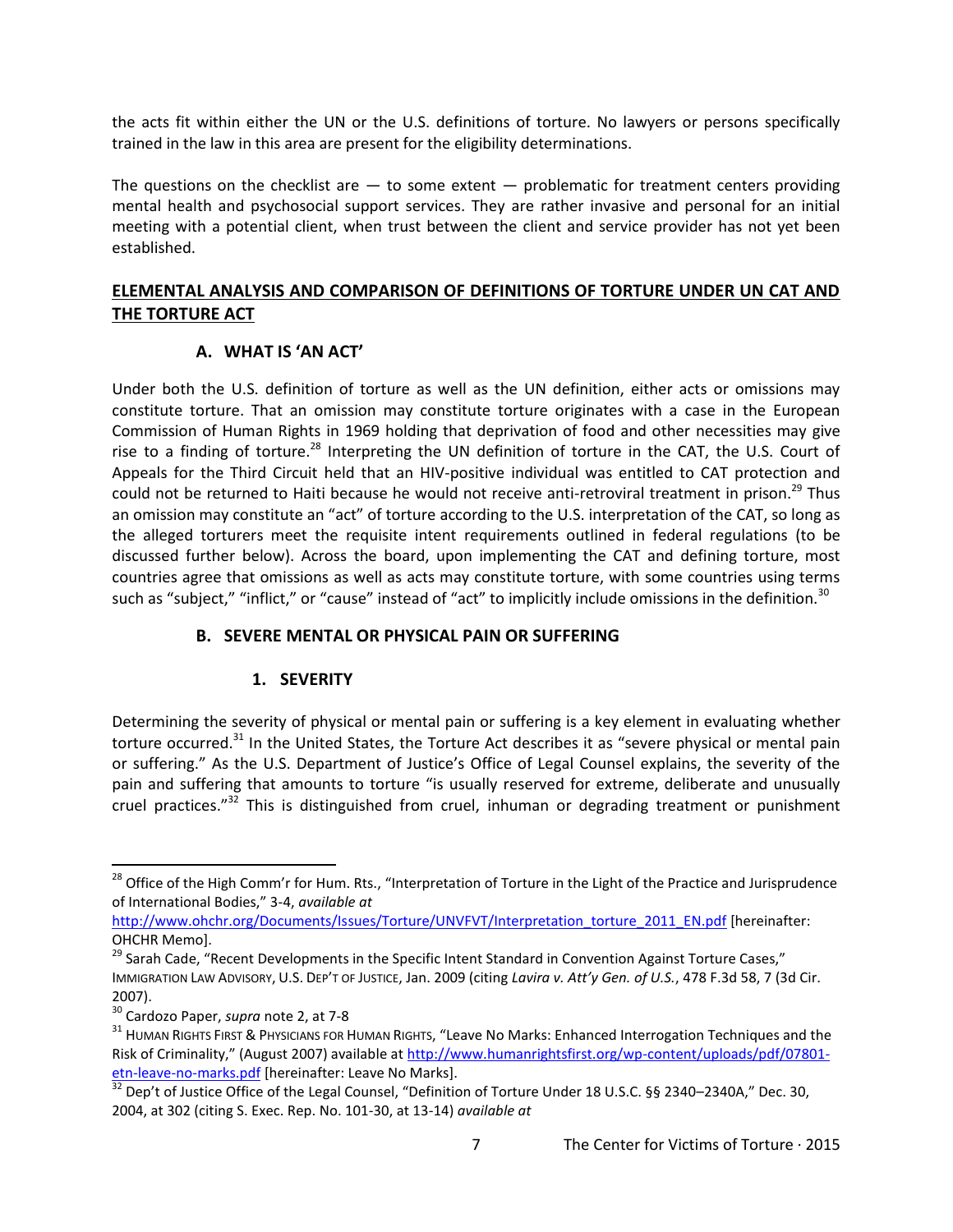(CIDT), which is likewise prohibited by the CAT. CIDT is defined as "an act intended to inflict severe or serious physical or mental pain or suffering."<sup>33</sup> The United States submitted a reservation upon CAT ratification that CIDT constitutes such acts already prohibited by the Fifth, Eighth, and/or Fourteenth Amendments.<sup>34</sup> Thus, CIDT is distinguished from torture based on the level of severity.<sup>35</sup> "There are no precise, objective, scientific criteria for measuring pain. The critical issue is the degree of pain and suffering that the alleged torturer intended to, and actually did, inflict upon the victim." <sup>36</sup> According to the current ORR eligibility guidelines, "the more intense, lasting, or heinous the agony, the more likely it is to have been torture."<sup>37</sup>

The definition provided by the CAT likewise requires severe treatment to amount to torture. The CAT defines torture as "severe pain or suffering." In determining whether individuals qualify for withholding or deferral of removal under the CAT, U.S. immigration and federal courts interpret the CAT definition incorporating the federal regulations.<sup>38</sup> As the Board of Immigration Appeals notes in determining whether torture occurred or is more likely than not to occur,<sup>39</sup> "the Convention Against Torture draws a clear distinction between torturous acts as defined in Article 1 and acts not involving torture referenced in Article 16 [prohibiting CIDT]. The severity of the pain and suffering inflicted is a distinguishing characteristic of torture."<sup>40</sup>

Whether an act amounts to torture under the UN definition is a fact-specific question of severity. In some cases, "because of the specific intensity or nature of certain acts, the qualification of torture may be easily granted[.]"<sup>41</sup> However, in other instances, "the vulnerability of the victim (age, gender, status, etc), as well as the environment and the cumulative effect of various factors, should be taken into account to determine whether the case amounts to torture[.]"<sup>42</sup> Among the factors that may distinguish CIDT from torture are: powerlessness of the victim;<sup>43</sup> severity of treatment: duration of treatment, physical effects of treatment, mental effects of treatment, and sex, age, and state of health of the victim; and purposes of the ill-treatment.<sup>44</sup>

 $\overline{a}$ 

<http://www.justice.gov/sites/default/files/olc/opinions/2004/12/31/op-olc-v028-p0297.pdf> [hereinafter: OLC Memo].

 $33$  18 U.S.C. § 2441 (d)(1)(B).

<sup>34</sup> CAT Ratification, *supra* note 4, US CAT Reservations (1)

<sup>&</sup>lt;sup>35</sup> It may also be distinguishable based on the lack of intent required. See e.g., Juan Méndez, Special Rapporteur on Torture, "Intent of course is not necessary, for CIDT, CIDT can actually happen by negligence, for example prison conditions. Nobody is directly responsible, but neglect by state authorities renders those prisons inhumane." (30.20) [http://ummedia05.miserver.it.umich.edu/itsComm/ii/ii012315.html.](http://ummedia05.miserver.it.umich.edu/itsComm/ii/ii012315.html)

<sup>36</sup> ORR Guidance, *supra* note 18, at 2-3.

<sup>37</sup> *Id.* at 3.

<sup>38</sup> *In re J-E-*, 23 I&N Dec. 291, 300 (BIA 2002).

 $39$  8 C.F.R. § 208.16(c)(2).

<sup>40</sup> *In re J-E-* at 295 (BIA 2002).

<sup>41</sup> OHCHR Memo, *supra* note 28, at 2.

<sup>42</sup> *Id.* 

<sup>&</sup>lt;sup>43</sup> Report of the Special Rapporteur on torture and other cruel, inhuman or degrading treatment or punishment, UN Doc. E/CN.4/2006/6, ¶ 39 ("[T]he decisive criteria for distinguishing torture from cruel, inhuman and degrading treatment may best be understood to be the purpose of the conduct and the powerlessness of the victim, rather than the intensity of the pain or suffering inflicted.")

<sup>44</sup>OHCHR Memo, *supra* note 28, at 6-7 (stating that ECtHR has held that certain methods of interrogation, while normally may amount to ill-treatment rather than torture, when carried out for particular purposes, the conduct amounted to torture).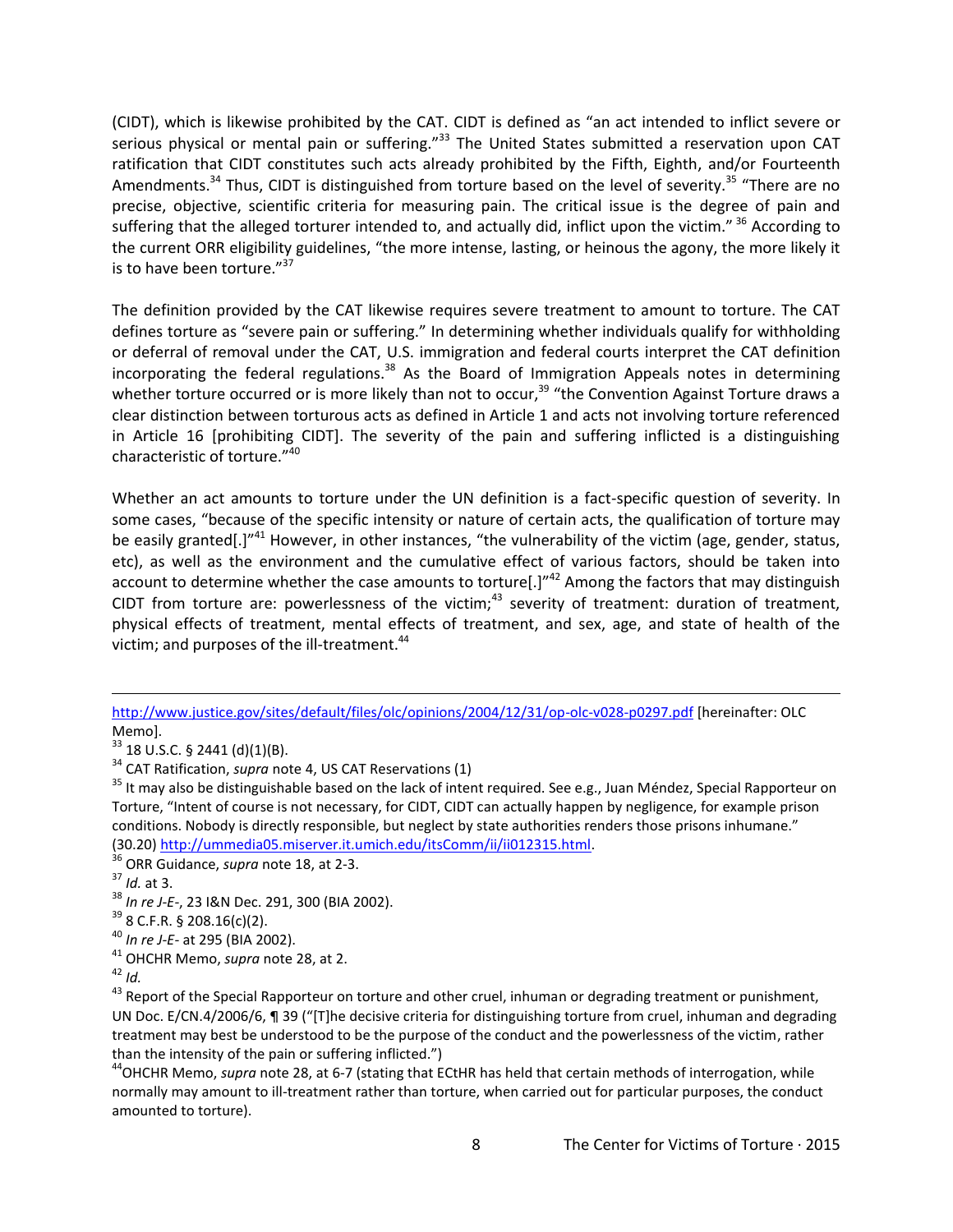Individuals that face CIDT do not receive protection under Article 3 of the CAT's *non-refoulement* provision. Therefore, immigration courts do not have the opportunity to address the seriousness of treatment that constitutes CIDT. However, to the extent that the prohibition of CIDT is coextensive with the prohibitions of ill treatment in the U.S. Constitution and under U.S. laws, CIDT is illegal.<sup>45</sup> Whether there is a meaningful difference between CIDT and the prohibition against cruel and unusual treatment in the Fifth, Eighth, and Fourteenth Amendments has not been clearly delineated and is not the subject of this memorandum because torture treatment centers must make a determination of severity amounting to torture before providing care.

Because CIDT differs from torture in severity and is not specifically criminalized in the Torture Act nor provided for in the TVRA, torture treatment centers receiving funding from ORR cannot treat victims, who, based on their assessments, suffered from CIDT, not torture. Thus, the determination of severity is the first important step for torture treatment centers in assessing a client's eligibility for services. It is within the discretion of torture treatment centers to exercise their expertise to determine whether an act is sufficiently severe to amount to torture. They are guided simply by the generally accepted acknowledgement that torture is an "aggravated form of inhuman treatment."<sup>46</sup>

### **2. MENTAL OR PHYSICAL PAIN OR SUFFERING**

While acknowledging that either mental or physical pain or suffering may constitute torture, both the U.S. definition and the CAT do not draw boundaries or delineate between the two.<sup>47</sup> A single act may constitute both physical and mental harm. Although physical suffering, often manifesting in scars, lesions, and other discernible remnants on the human body, is more readily identifiable as torture, both the CAT and the Torture Act make clear that pain and suffering may be either physical or mental. Furthermore, physical suffering may not necessarily leave behind scars, even if it causes pain. Importantly, physical suffering may be experienced without physical pain. "Although pain and suffering will often be experienced together, physical "suffering" is a distinct route to eligibility, as it is possible that an individual may have experienced physical distress of sufficient intensity and duration to constitute torture, without having at any particular moment during this time experienced pain or anguish that is "severe." For example, forced medical procedures resulting in lasting injury could qualify, even if anesthetics were used in the procedure."<sup>48</sup> In an attempt to distinguish between "pain" and "suffering," the U.S. Department of Justice notes that "suffering" must be extended in duration and intensity, whereas pain need only be extended in intensity.<sup>49</sup> It does not, however, clarify the distinction, but provides some examples of what constitutes mental suffering.<sup>50</sup>

In the United States, both the Torture Act and regulations implementing CAT define "severe mental pain or suffering" as "the prolonged mental harm caused by or resulting from" several acts: intentional or threatened infliction of severe physical pain or suffering to the victim or a third person; administration or application or threatened administration or application of mind-altering substances or "other

<sup>&</sup>lt;sup>45</sup> Military Commissions Act of 2006, 18 U.S.C. § 2441 (2008) (prohibiting "grave breaches" of CA3 of the Geneva Conventions, which includes torture and CIDT).

<sup>46</sup> Cardozo Paper, *supra* note 2, at 9 (quoting Eur. Ct. H.R., The Greek Case, YEAR BOOK OF THE EUROPEAN CONVENTION ON HUMAN RIGHTS 186 (1969)).

<sup>47</sup> Cardozo Paper, *supra* note 2 at 11-12

<sup>48</sup> ORR Guidance, *supra* note 18.

<sup>49</sup> OLC Memo, *supra* note 28, at 309.

<sup>50</sup> *Id.* at 312-313 (providing case examples whereby long-term psychological effects lasting several years constituted mental torture).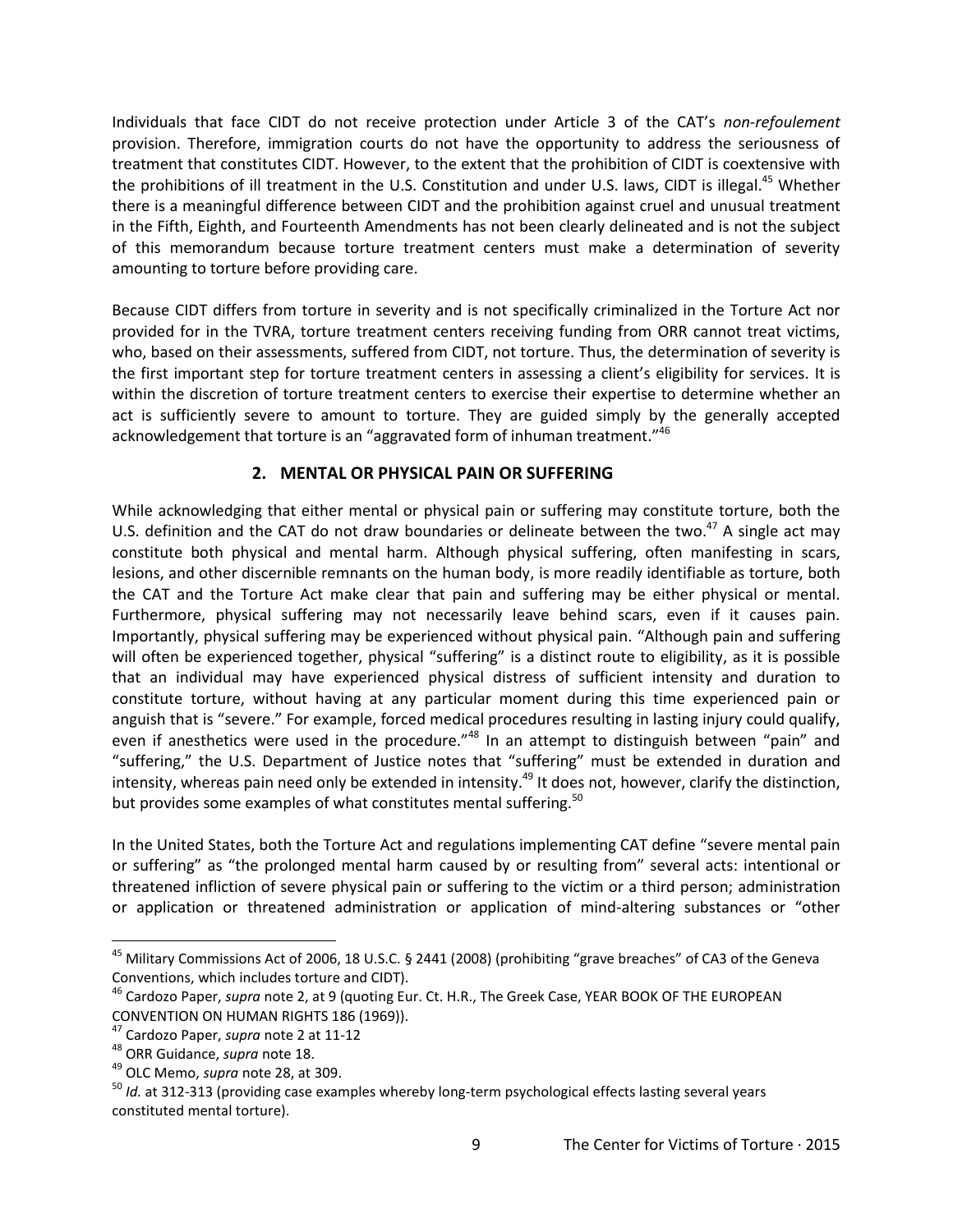procedures calculated to disrupt profoundly the senses or personality" to the victim or a third person; the threat of imminent death to the victim or a third person.<sup>51</sup> Unlike physical pain or suffering, mental harm must be "prolonged," the definition of which is unclear. The only requirement is that it be of "lasting duration."<sup>52</sup> ORR guidance explains that the "duration of time to be assessed is that of the trauma to the victim, rather than the period of time over which the acts occurred."<sup>53</sup> However, many note that by defining mental harm as a specific set of circumstances and requiring that it be prolonged, the United States excludes a significant subset of mental torture.<sup>54</sup> Recently, the Committee Against Torture criticized the United States' "restrictive interpretation" of mental torture requiring "prolonged mental harm." It noted that such an interpretation "introduces a subjective non-measurable element which undermines the application of the treaty." The Committee called on the United States to consider withdrawing this understanding drawing attention to the fact that "reservations contrary to the object and purpose of a treaty are impermissible" under international law.<sup>55</sup>

The narrowed definition of mental harm in the United States gives rise to the question of whether mental harm should be presumed in cases where an individual has been subject to ill treatment, particularly because of the difficulty in immediately determining its existence.

Unlike the Torture Act, the CAT does not separately define mental harm. Studies acknowledge that "the significance of the harm caused by non-physical, psychological abuse is virtually identical to the significance of the harm caused by physical abuse."<sup>56</sup> International bodies elaborating what constitutes mental harm have used a flexible definition that allows for including acts that are later identified as torture. The Inter-American Court of Human Rights, for example, defines mental harm as "acts prepared and carried out deliberately against the victim in order to suppress their psychic resistance and force him to incriminate himself or confess certain criminal behaviours or to submit him to punishment modalities additional to deprivation of liberty itself."<sup>57</sup> Threats of torture or mock executions are included within the concept of mental suffering.<sup>58</sup> Forcing persons to watch others being tortured may also constitute mental pain or suffering rising to the level of torture.<sup>59</sup>

### **C. INTENT: GENERAL v. SPECIFIC**

Both the CAT and the Torture Act require intent on the part of the perpetrator to commit the act that constitutes torture and intent to inflict severe pain or suffering. Mere negligence will not suffice in either instance.<sup>60</sup> Although, recklessness may suffice under the UN definition,<sup>61</sup> the United States requires specific intent to bring about the severe pain or suffering.<sup>62</sup> The CAT does not clarify whether

 $51$  18 U.S.C. § 2340(2).

<sup>52</sup> OLC Memo, *supra* note 32, at 309-13.

<sup>53</sup> ORR Guidance, *supra* note 18.

<sup>&</sup>lt;sup>54</sup> David Luban & Henry Shue, *Mental Torture: A Critique of Erasures in U.S. Law*, 100 GEO. L.J. 823 (2011-2012); Cardozo Paper, *supra* note 2, at 12.

<sup>&</sup>lt;sup>55</sup> Committee Against Torture, Concluding Observations on the U.S.'s Third – fifth periodic reports, CAT/C/USA/CO/3-5 ¶ 9.

<sup>56</sup> Leave No Marks, *supra* note 31, at 3 (citing M. Basoglu, et. al. *Torture vs Other Cruel Inhuman, and Degrading Treatment: Is the Distinction Real of Apparent?* 64 ARCHIVES GEN. PSYCHIATRY 277 (2007)).

<sup>57</sup> OHCHR Memo, *supra* note 28, at 22 (citing *Tibi v. Ecuador*, Inter-Am. Ct. H.R., 7 Sept. 2004, Ser. C No. 114 ¶ 146). <sup>58</sup> *Id.* at 4.

<sup>59</sup> Maritza Urrutia v. Guatemala, Inter-Am. Ct. H.R., 27 Nov. 2003, Ser. C No. 103.

<sup>60</sup> OHCHR Memo, *supra* note 28, at 4.

<sup>61</sup> *Id.*

 $62$  8 C.F.R. § 208.18(a)(5).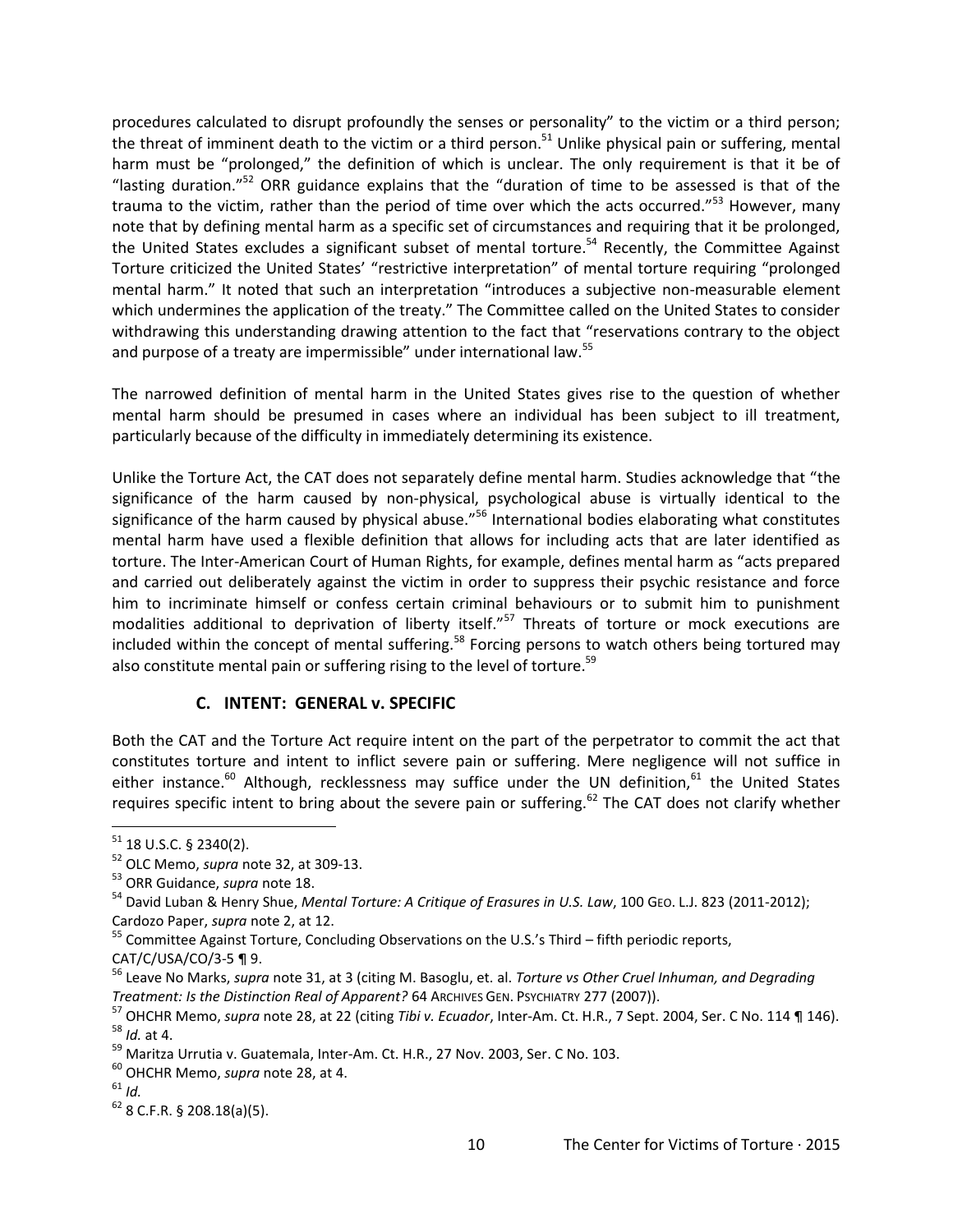under its definition specific or general intent is required. $63$  Experts argue that a general intent requirement is consistent with the purpose of the CAT.<sup>64</sup> A study of the jurisprudence shows that both the Committee Against Torture and U.S. courts have taken a practical approach to the intent requirement that takes into account the all of the surrounding circumstances to determine the perpetrator's intent.

### **1. THE TORTURE ACT AND THE TORTURE VICTIMS RELIEF ACT REQUIRE SPECIFIC INTENT**

In providing advice and consent regarding ratification of the CAT, the U.S. Senate attached an understanding stating "in order to constitute torture, an act must be *specifically* intended to inflict severe physical or mental pain or suffering."<sup>65</sup> This understanding was then codified in the Torture Act, which, in pertinent part, states that torture is defined as "an act...specifically intended to inflict severe...pain or suffering."<sup>66</sup> The Department of Justice clarifies that the specific intent requirement is met if it is the individual's "conscious desire" to inflict severe mental pain or suffering.<sup>67</sup> The specific intent standard would not be met, however, if the individual performed "reasonable investigation" to establish that his conduct would not cause severe pain or suffering.<sup>68</sup> The standard would also likely not be met if the "torturer's intent is to inflict pain just short of torture, but in fact, he crosses the line."<sup>69</sup>

From a criminal law perspective, specific intent is an important element of establishing that the crime of torture was committed. In a criminal prosecution, an individual's liberty is at stake and the government may not deprive someone of that liberty without the due process of law, which includes determining whether the person committed the act in question with the appropriate mental state. Therefore, whether the accused had the appropriate state of mind to carry out the act of torture is very relevant to the deprivation of liberty. However, because the United States has extended the specific intent requirement to determine CAT Article 3 protection and TVRA-authorized rehabilitative services, a bizarre scenario is established where a victim's eligibility for protection or services may depend upon the intent of the perpetrator—an intent that is not always clear or knowable to the victim.

Screening forms provided by ORR to determine whether a potential client has been tortured reflect a flexible understanding of specific intent. The guidance asks whether "the acts experienced by the

"general intent" to harm, whereas the U.S. requires 'specific intent.'").

<sup>63</sup> Cardozo Paper, *supra* note 2, at 14. But see Penny M. Venetis, "Unless the U.S. Fully Implements the Convention Against Torture, We Will Continue to Dispute Whether Waterboarding is Legal," Human Rights At Home Blog, Dec. 18, 2014, [http://lawprofessors.typepad.com/human\\_rights/2014/12/unless-the-us-fully-implements-the](http://lawprofessors.typepad.com/human_rights/2014/12/unless-the-us-fully-implements-the-convention-against-torturewe-will-continue-to-dispute-whether-wat.html)[convention-against-torturewe-will-continue-to-dispute-whether-wat.html](http://lawprofessors.typepad.com/human_rights/2014/12/unless-the-us-fully-implements-the-convention-against-torturewe-will-continue-to-dispute-whether-wat.html) ("CAT requires the torturer to have

Alyssa Bell & Julie Dona, "Torturous Intent: Refoulement of Haitian Nationals and U.S. Obligations Under the Convention Against Torture," 35 N.Y.U. Rev. L. & Soc. Change 707, *available at*

<http://socialchangenyu.files.wordpress.com/2012/08/35-4belldonatorture.pdf> [hereinafter: Bell].

OLC Memo, supra note 28, at 301 (citing S. Exec. Rep. No. 10-30, at 36 (1990)) (emphasis added).

<sup>66</sup> 18 U.S.C § 2340

<sup>67</sup> OLC Memo, *supra* note 32, at 314.

<sup>68</sup> OLC Memo, *supra* note 32, at 314-15.

 $^{69}$  Gabor Rona, "Obama Administration's Position on Torture: New? Yes. Significant? No.," Just Security, <http://justsecurity.org/17558/obama-administrations-position-torture-convention-new-yes-significant/>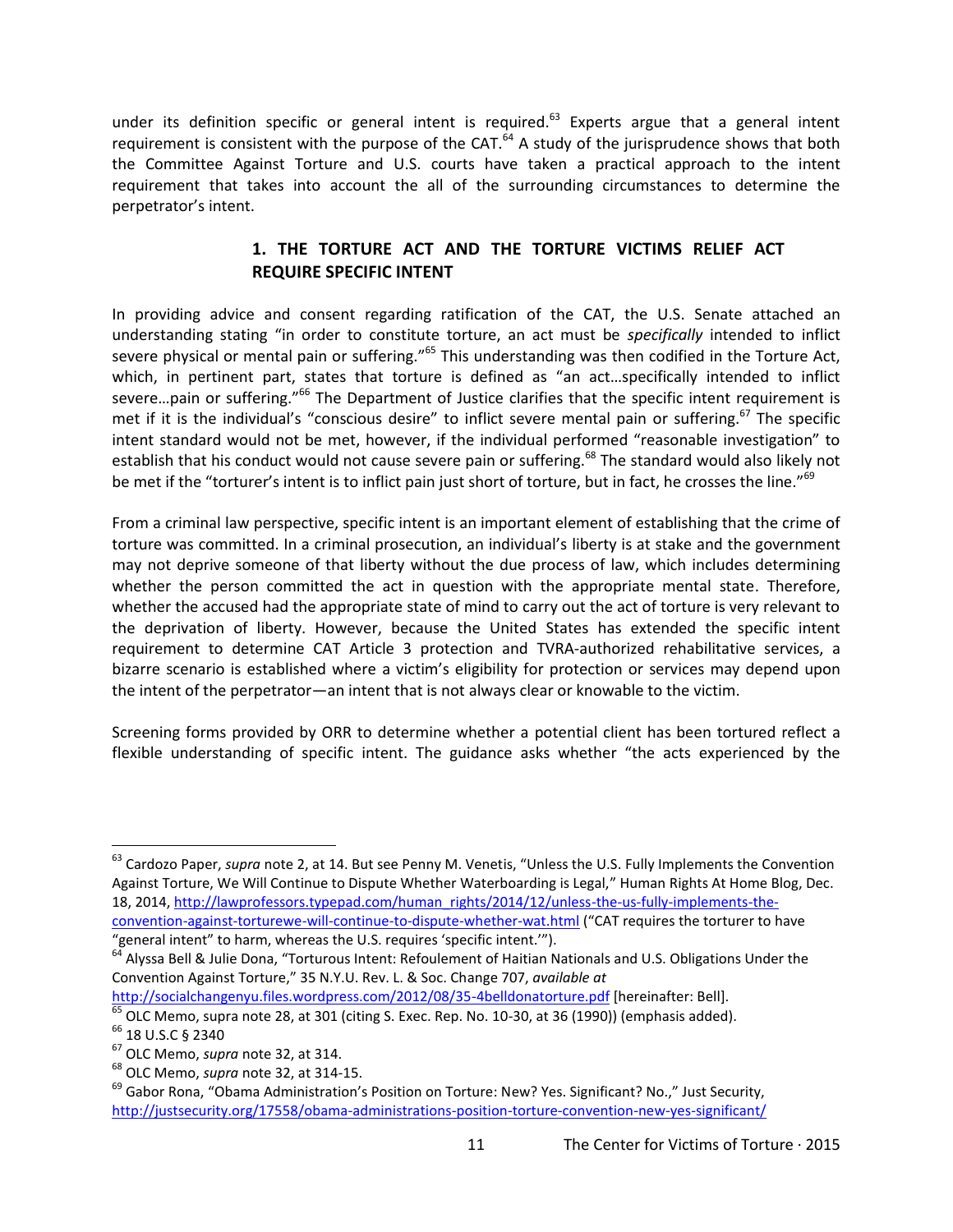applicant [were] intended by the perpetrator to result in severe physical or mental pain or suffering."70 Recognizing that "it is not possible to fully reconstruct the state of mind of the individual inflicting the harm," ORR clarifies that determining eligibility requires a showing that the "client's pain or suffering [did not] arise from accidental or random causes."<sup>71</sup> In determining whether torture occurred, "it should be apparent that the perpetrator must have either wanted the pain or suffering to occur, or would had to have known, given the acts involved, that severe pain or suffering was the likely consequence of these acts." $72$  The guidance, though somewhat easing the requirement of specific intent, still necessitates a determination of the perpetrator's intent by both the survivor of torture and the provider.

The particular difficulty of defining specific intent is reiterated by the Department of Justice in its memo clarifying the definition of torture under the Torture Act. In relevant part it notes, "[w]e do not believe it is useful to try to define the precise meaning of "specific intent" in [the Torture Act]. In light of the President's directive that the United States not engage in torture, it would not be appropriate to rely on parsing the specific intent element of the statute to approve as lawful conduct that might otherwise amount to torture." Furthermore, in cases under the TVPA, U.S. courts tend to infer intent to torture from the totality of the circumstances.<sup>73</sup> In other words, the courts assessing civil claims "presume[] intent based on the facts and circumstances of the complaint."<sup>74</sup>

## **2. U.S. REGULATIONS AND COURT INTERPRETATIONS HAVE NARROWED THE INTENT REQUIREMENT IN CAT**

In interpreting the UN definition of torture in an immigration context, U.S. courts also require that the perpetrator display specific intent to inflict severe pain or suffering.<sup>75</sup> U.S. regulations implementing Article 3 of the CAT require an act to be "specifically intended to inflict severe physical or mental pain or suffering. An act that results in unanticipated or unintended severity of pain and suffering is not torture."<sup>76</sup> Courts have clarified that this means "the actor must intend the actual consequences of his conduct, as distinguished from the act that causes the consequences."<sup>77</sup> The BIA and all federal circuit courts in the United States require specific intent on the part of the perpetrator and hold that mere knowledge or willful blindness are insufficient.<sup>78</sup> The boundaries of specific intent, however, are difficult to draw. For example, the Board of Immigration Appeals has held that a diabetic dependent on insulin and three medications could not be returned to Haiti where he would be imprisoned because he suffered from a psychotic condition would be unlikely to receive treatment or medication and would

<sup>&</sup>lt;sup>70</sup> Dep't. of Health and Human Services Office of Refugee Resettlement, Final TSP Eligibility Form, Sep. 17, 2010 *available at* <http://www.healtorture.org/content/office-refugee-resettlement> [hereinafter: ORR TSP Eligibility Form].

<sup>71</sup> ORR Guidance, *supra* note 18.

<sup>72</sup> *Id.*

<sup>&</sup>lt;sup>73</sup> Oona A. Hathaway, Aileen Nowlan, & Julia Spiegel, "Tortured Reasoning: The Intent to Torture under Domestic and International Law," 52 VA. J. INT'L L. 791, 795, *available at*

[http://digitalcommons.law.yale.edu/cgi/viewcontent.cgi?article=5735&context=fss\\_papers](http://digitalcommons.law.yale.edu/cgi/viewcontent.cgi?article=5735&context=fss_papers) [hereinafter: Hathaway].

<sup>74</sup> *Id.*

<sup>75</sup> *Al Saher v. INS*, 268 F.3d 1143 (9th Cir. 2001).

<sup>76</sup> 8 C.F.R. § 1208.18(a)(5).

<sup>77</sup> *Villegas v. Mukasey*, 523 F.3d 984, 989 (9th Cir. 2008).

<sup>78</sup> Regina Germain, *Asylum Primer: A Practical Guide to U.S. Asylum Law and Procedure*, 297 (2010) [hereinafter: Germain].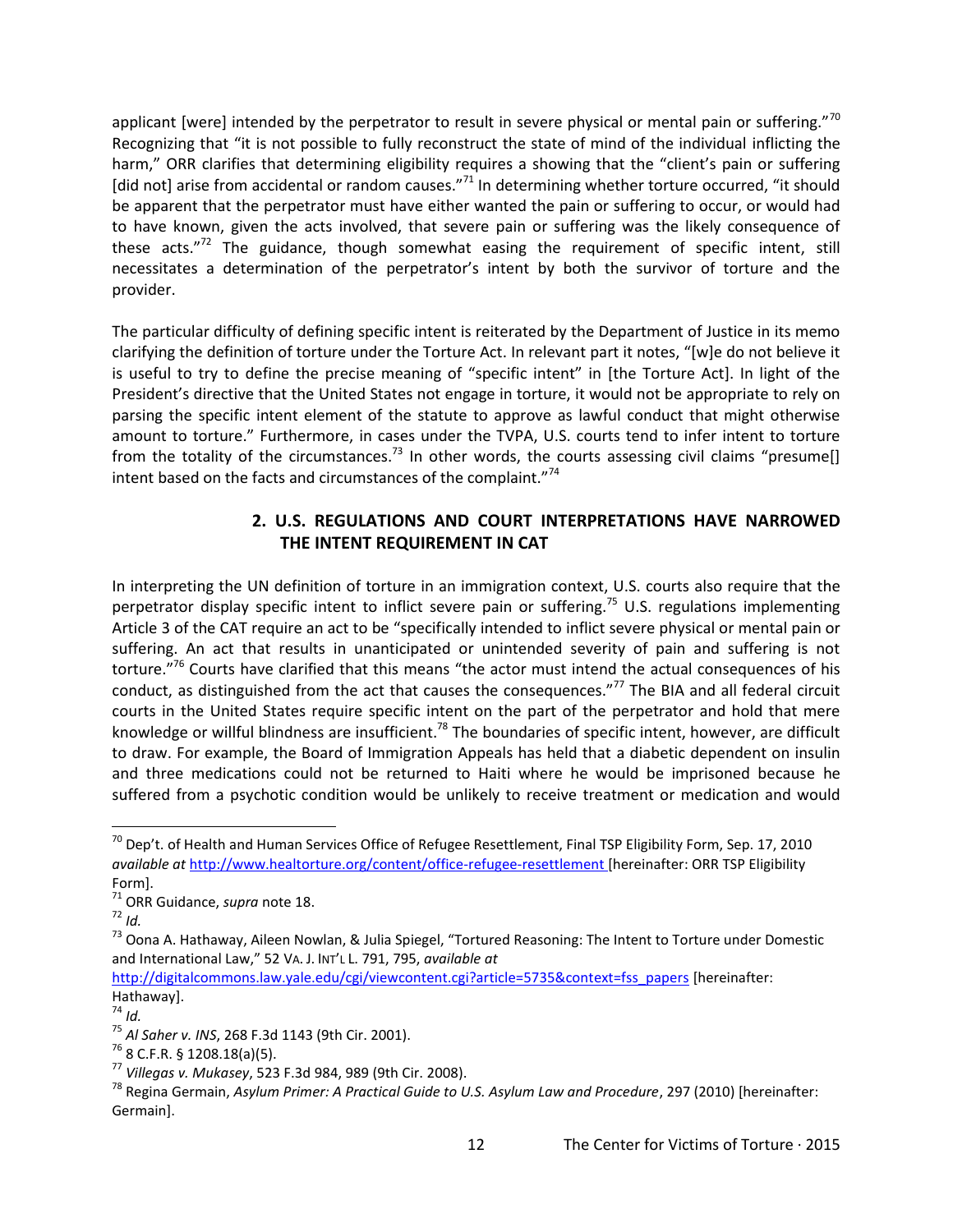suffer intentionally severe abuse in prison.<sup>79</sup> Thus, in certain circumstances, specific intent may be inferred from omission of a duty to provide certain necessities.

The U.S. inclusion of specific intent in the torture definition creates a slightly different standard from that applied by the Committee against Torture<sup>80</sup> in determining whether the perpetrator had the intent to commit torture. However, this may be mostly semantics, as demonstrated above, because intent is usually inferred from the surrounding circumstances. Similarly, under the UN definition, the inclusion of the purposes in the CAT definition negates a need to determine whether a perpetrator had the specific intent to inflict the severe pain or suffering required to amount to torture.<sup>81</sup> In other words, a torturer has committed torture by intending to perpetrate the act against the victim for one of several purposes (e.g., to extract a confession, punishment, coercion, or discrimination).

As long as these elements are fulfilled, the perpetrator need not *specifically* intend to cause the severe pain and suffering the victim experiences. The Committee against Torture has never "considered it necessary to conduct an intent analysis separate from its examination of these facts and circumstances."<sup>82</sup> To establish intent, the Committee does not inquire "into the motivations of the perpetrators, rather it requires "objective determinations under the circumstances."<sup>83</sup> Thus, while the specific intent included in all iterations of the torture definition in the United States, intent is determined in a flexible manner for protection purposes.

### **D. PURPOSES**

Both the CAT and the TVPA provide that to constitute torture an act must be carried out for one of the enumerated purposes. These are: extracting a confession, obtaining information from the victim or a third person, punishment, intimidation or coercion, or discrimination.<sup>84</sup> This list is not exhaustive<sup>85</sup> and the enumerated purposes are so broad, it is rarely an obstacle in determining whether torture occurred.<sup>86</sup> For the purpose requirement to be met, generally, a prohibited purpose must merely be part of the motivation behind the act of torture and need not be the sole or central purpose.<sup>87</sup>

[http://www.ohchr.org/EN/HRBodies/CAT/Pages/CATIntro.aspx.](http://www.ohchr.org/EN/HRBodies/CAT/Pages/CATIntro.aspx)

l

<sup>79</sup> *Matter of B-B-,* (BIA unpublished, Mar. 10, 2009) *available at* [http://www.caircoalition.org/wp](http://www.caircoalition.org/wp-content/uploads/2009/09/Matter-of-BB-BIA-February-2-2010.pdf)[content/uploads/2009/09/Matter-of-BB-BIA-February-2-2010.pdf.](http://www.caircoalition.org/wp-content/uploads/2009/09/Matter-of-BB-BIA-February-2-2010.pdf)

 $\overline{80}$  The Committee Against Torture is a body of independent experts that monitors the implementation of the CAT by States Parties and may also interpret specific provisions of the CAT through general comments or, where its jurisdiction is recognized, through individual complaints. See generally Committee Against Torture, "Monitoring the prevention of torture and other cruel, inhuman or degrading treatment or punishment,"

<sup>81</sup> Hathaway, *supra* note 73, at 795.

<sup>82</sup> *Id.* at 796.

<sup>83</sup> Id. at 802 (citing U.N. Comm. Against Torture, General Comment No. 2, Implementation of Article 2 by State Parties, U.N. Doc. CAT/C/GC/2 (Jan. 24, 2008))

<sup>84</sup> OHCHR Memo, *supra* note 28, at 4.

<sup>85</sup> CENTER FOR HUMAN RIGHTS AND HUMANITARIAN LAW ANTI-TORTURE INITIATIVE, "Torture in Healthcare Settings: Reflections on the Special Rapporteur on Torture's 2013 Thematic Report," (2014) at xvi *available at* [http://antitorture.org/wp-content/uploads/2014/03/PDF\\_Torture\\_in\\_Healthcare\\_Publication.pdf.](http://antitorture.org/wp-content/uploads/2014/03/PDF_Torture_in_Healthcare_Publication.pdf)

<sup>86</sup> Kristen Rosati, Finally! U.S. Law Implements Article 3 of the U.N. CAT: An Analysis of the Legislation and Interim Regulations," 2 Immigration and Nationality Handbook 517, 526 (AILA 1999-2000 Ed.) [hereinafter: Rosati].

<sup>87</sup> Cardozo Paper, *supra* note 2, at 16.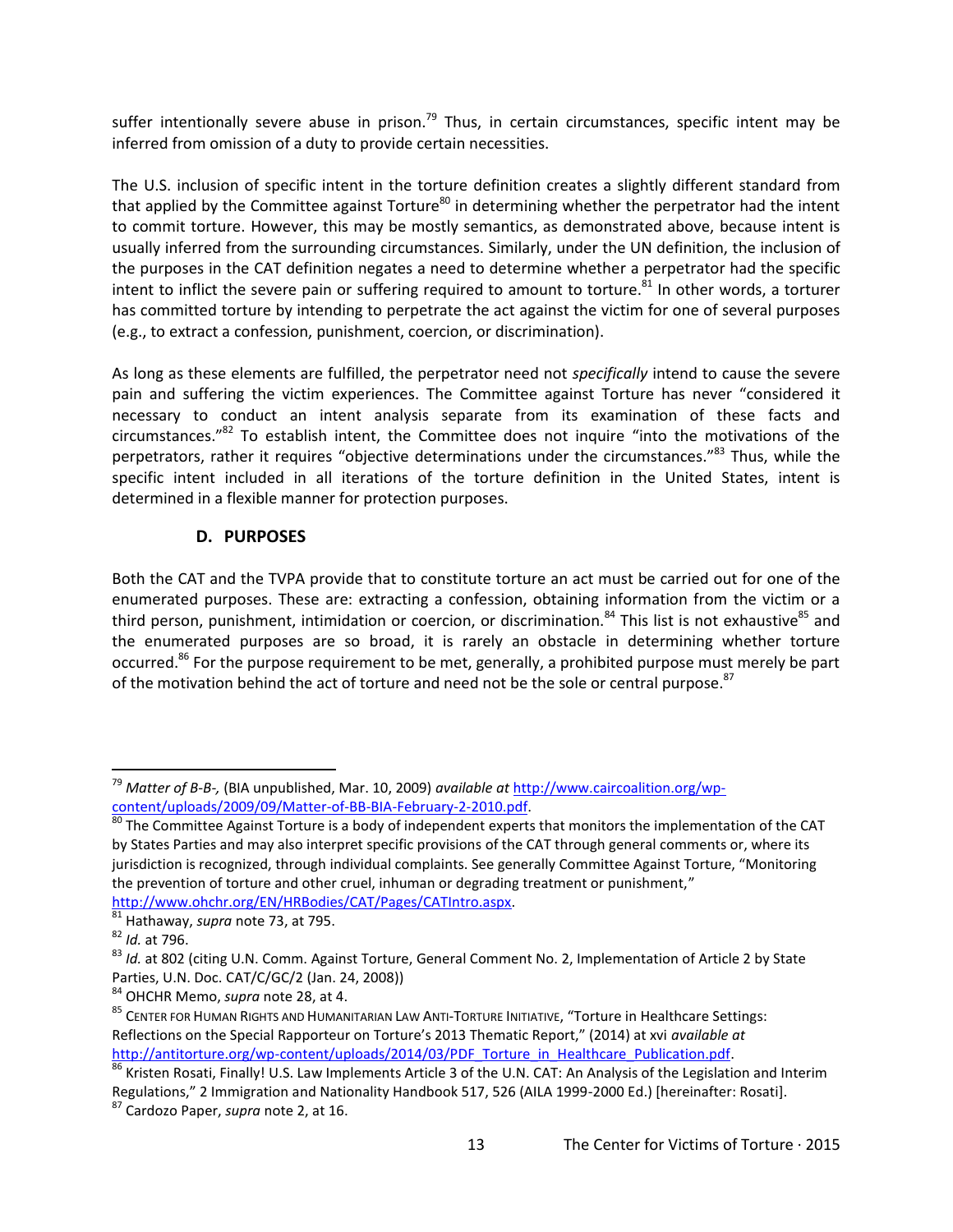The U.S. Torture Act does not limit the scope of torture "based on why the harms were inflicted (i.e. to extract a confession or prevent political dissent)."<sup>88</sup> Thus, for criminal prosecutions, the motives of the torturer are irrelevant. Similarly for purposes of the TVRA and determining whether a victim is eligible for treatment based on ORR guidelines, "[t]he reason or motive behind this abhorrent conduct is not relevant to eligibility determination."<sup>89</sup> In practice, however, the exclusion of purposes from the U.S. definition is mostly semantic. Eligibility for torture treatment does not usually depend on the perpetrator's motivation. 90

### **1. THE PURPOSES ENUMERATED IN THE CAT AND TVPA ARE NOT TO BE CONFUSED WITH THE PROTECTED GROUNDS IN THE REFUGEE DEFINITION**

In contrast, eligibility for asylum or refugee status depends very significantly on several enumerated grounds, including the motive of the perpetrator and the reason or reasons why the individual or group was targeted for persecution. Although the definition of "refugee" and the definition of "torture" are separate and do not overlap, there is often overlap within the protected population as survivors of torture may also be refugees. The conflation of elements seems to be a source of confusion among torture treatment providers. Under the 1951 Convention Relating to the Status of Refugees, a person is a refugee if:

- "owing to a well-founded fear of being persecuted
- for reasons of race, religion, nationality, membership of a particular social group or political opinion, is outside the country of his nationality
- and is unable or, owing to such fear, is unwilling to avail himself of the protection of that country."<sup>91</sup>

Thus, to qualify for refugee status, there is a nexus requirement that one of the five grounds (race, religion, nationality, membership in a particular social group, or political opinion) is at least one central reason motivating the persecutor. The Supreme Court has clarified that although an applicant for asylum need not "provide direct proof of his persecutors' motives" one "must provide *some* evidence of it, direct or circumstantial."<sup>92</sup> By contrast, to qualify as torture survivors, applicants do not need to show that their torturer was motivated by religious, political, or any other grounds, unlike refugees.

Although some refugees are torture survivors, many are not. And while many torture survivors have sought international protection as refugees, there are also many who have never fled their home

 $\overline{a}$ 

<sup>88</sup> ORR Guidance, *supra* note 18.

<sup>89</sup> *Id.*

<sup>90</sup> *See e.g. Camara v. Ashcroft*, 378 F.3d 361, 371 (4th Cir. 2004) ("applicant need not prove the *reason* for torture") (emphasis in original).

<sup>91 1951</sup> Convention Relating to the Status of Refugees, U.N. Doc. Art. 1A(2) available at U.N. Doc. A/1775 (1951), 189 U.N.T.S. 137, *entered into force* Apr. 22, 1954, *available at* <http://www.unhcr.org/3b66c2aa10.html> [hereinafter: Refugee Convention]. U.S. law adopts a nearly identical definition of 'refugee': "any person who is outside any country of such person's nationality or, in the case of a person having no nationality, is outside any country in which such person last habitually resided, and who is unable or unwilling to return to, and is unable or unwilling to avail himself of the protection of, that country because of persecution or a well-founded fear of persecution on account of race, religion, nationality, membership in a particular social group, or political opinion." 8 U.S.C. § 1101(a)(42)(A).

<sup>92</sup> *INS v. Elias-Zacarias*, 502 U.S. 478 (1992) (emphasis in original).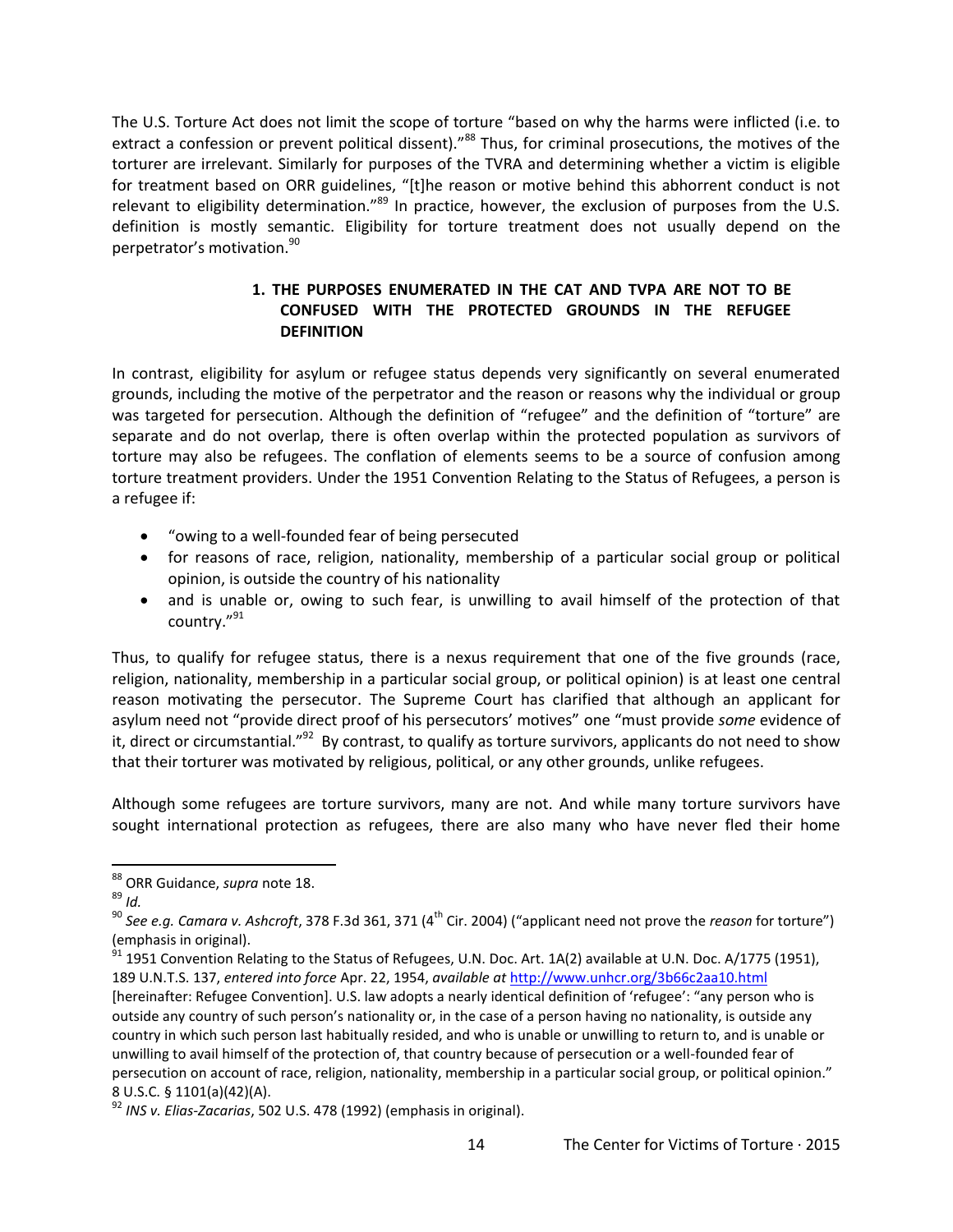countries or were not tortured on account of the enumerated grounds and therefore would not qualify as refugees. Often survivors of torture are present in the United States because they were granted refugee status or asylum owing to a genuine fear of persecution on account of one of the protected grounds. However, recognizing that some survivors of torture may not qualify for refugee status, but still require protection, the United States has both international and domestic obligations not to return people to countries where they have "substantial grounds" to believe that they would be in danger of torture.<sup>93</sup>

### **E. STATE ACTION REQUIREMENT**

Often the most challenging and contentious issue in determining whether an act intended to inflict severe pain or suffering constitutes "torture," hinges upon classifying the individual who perpetrated or acquiesced in the torture as a public official. As one commentator notes, it "is perhaps the most significant limitation on the Convention Against Torture relief, particularly when private groups such as organized private militias or 'death squads' are engaged in torture as a political weapon."<sup>94</sup> There is little dispute that acts carried out by public officials that misuse the power granted to them by the cloak of authority constitute torture.<sup>95</sup> However, dispute arises when non-state actors are involved and the government has either condoned the actions or is aware of the actions and has failed to carry out its legal obligations to investigate, prosecute, and prevent them. Because the Torture Act and the CAT use different standards for state action, this section will take each definition in turn.

## **1. COLOR OF LAW**

The U.S. criminal definition (the Torture Act) requires that to constitute torture, the act must have been committed under "the color of law."<sup>96</sup> A plain reading of legislative history indicates that Congress intended "color of law" to be synonymous with the requirement for government involvement in the CAT, namely, awareness of—or, acquiescence in—such activity. Upon transmitting the CAT for ratification to the Senate, the State Department observed that the CAT "protects against torture inflicted 'under color of law.'"<sup>97</sup> In 1990, the Senate provided its consent to the treaty and clarified that its understanding of the term acquiescence constituted "both actual knowledge and willful blindness" and further clarified that the "Convention deals only with torture committed in the *context* of governmental authority."<sup>98</sup> Thus, as the Senate understood it at the time of ratifying the CAT, for torture to occur under "color of law," or in the context of governmental authority, included official tacit acceptance of such acts.

Despite its seeming origins in the term "acquiescence," the requirement that an act be committed under "color of law" in order to constitute torture within the meaning of the various U.S. definitions has led to a strict requirement that the acts be perpetrated by or at the instigation of government officials. Although no courts have interpreted "color of law" as defined in the Torture Act (and thus as applied by

95 Ramirez-Peyro v. Holder, 574 F.3d 893, 901 (8th Cir. 2009).

<sup>93</sup> FARRA, *supra* note 24; CAT, *supra* note 3, Art. 3.

<sup>&</sup>lt;sup>94</sup> Germain, *supra* note 78, at 301 (quoting K. Rosati, "Finally! U.S. Law Implements Article 3 of the U.N. Convention Against Torture: An Analysis of the Legislation and Interim Regulations," 2 *Immigration & Nationality Law Handbook* 517, 522 (AILA 1999-2000 Ed.)).

<sup>96</sup> 18 U.S.C. § 2340.

<sup>&</sup>lt;sup>97</sup> Teresa Donovan, "The Convention Against Torture: When does a Public Official Acquiesce to Torture Committed by a Third Party?" IMMIGRATION LAW ADVISOR, U.S. DEPARTMENT OF JUSTICE, Mar. 2007 (citing S. Treaty Doc. No. 100-20, *reprinted* in 13857 U.S. Cong. Serial Set at 3 (1990) (State Department Summary)) [hereinafter: Donovan].

<sup>98</sup> *Id.* (citing S. Exec. Rep. No. 101-30 at 6, 9 (1990) (emphasis added)).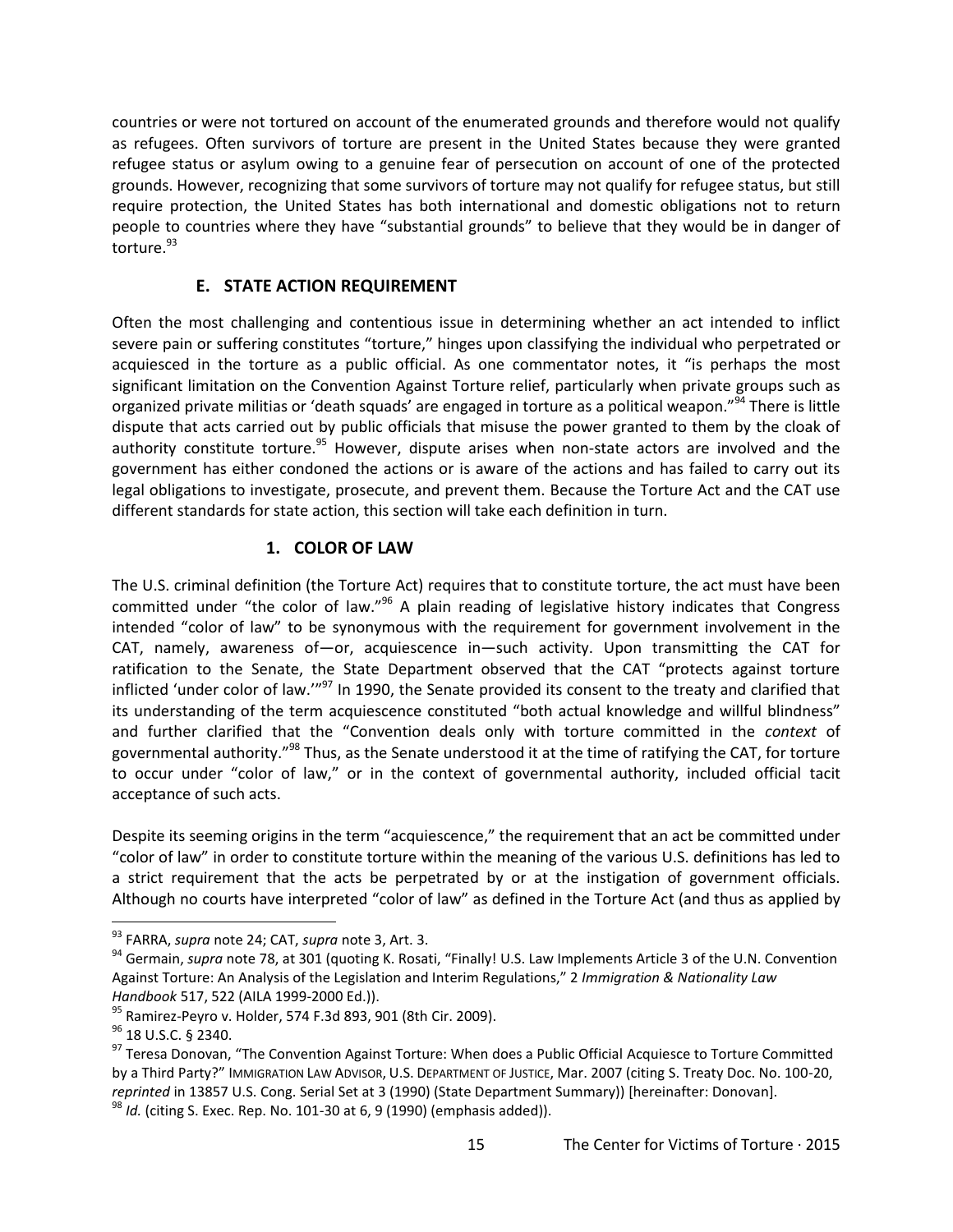torture treatment centers through the TVRA), extensive jurisprudence under the TVPA has set out the parameters for the meaning of "actual or apparent authority or color of law." Furthermore, ORR guidance, interpreting the definition found in the Torture Act, provides the basic parameters within which treatment centers are to determine whether an act was perpetrated under color of law.

ORR guidance notes that for torture to arise under color of law, "there must be at a minimum some connection between the act and the official authority in the location where the act occurred."<sup>99</sup> It provides examples of possible torturers to include: "agent of a government whose acts arise out of his "official" duties (including de facto governments, military authorities, militias and like entities where there is no formal recognized government)" or someone purporting to be such an agent, such as a "member of the police, secret police, security or similar official, but it may also involve medical personnel or even private persons, if these purport to operate according to some form of state sanction."<sup>100</sup> Purely private conduct does not constitute torture; however, consent or acquiescence by government officials may give rise to torture. Also incorporating and clarifying the meaning of "acquiescence," the guidance provides: "[I]f the government or related entity is unwilling or unable to punish the acts that have caused harm, and this appears to be *generally* true (not just in the particular instance of the client) as to these type of acts (and the pain and suffering they entail) may be considered as "officially" tolerated, and is covered under most interpretations of the term "color of law," as the products of "deliberate indifference" on the part of the governing authority."<sup>101</sup>

Thus, the ORR guidance seemingly adopts the definition of "acquiescence" that most circuit courts have elaborated on in interpreting the CAT. ORR is interpreting "color of law" to include the term "acquiescence" as used in the CAT and interpreted by U.S. courts. Its Torture Survivors Program (TSP) Eligibility Screening Form is reflective of this understanding, including questions such asking whether law enforcement authorities were aware of the particular acts, whether they took actions to stop or investigate and whether they were unwilling or unable to do so. However, despite this guidance, torture treatment centers acknowledge that they are "struggling most with creating a method of ensuring that the referred individuals meet the "color of law" requirement."<sup>102</sup>

To determine the meaning of "color of law," the state action requirement under the TVPA, which tracks the language of the Torture Act almost identically, has been interpreted by courts to require a "symbiotic relationship" between the state and the non-state actor that involves the torture.<sup>103</sup> Thus, the relationship between the government actor and the non-state actor must involve the specific conduct in question, and cannot merely be a general relationship.<sup>104</sup> The relationship may be proven by presenting evidence of the active participation of a single individual.<sup>105</sup>

In further interpreting the TVPA "color of law" requirement, courts have held that "color of law" is synonymous with the "state-action" requirement.<sup>106</sup> Thus, "private activity will generally not be deemed 'state action' unless the state has so dominated such activity as to convert it to state action."<sup>107</sup> The

<sup>99</sup> ORR Guidance, *supra*, note 18.

<sup>100</sup> *Id.*

<sup>101</sup> *Id.*

<sup>&</sup>lt;sup>102</sup> From service provider discussion.

<sup>103</sup> *Sinaltrainal v. Coca-Cola Company*, 578 F. 3d 1252, 1264 (11th Cir. 2009)

<sup>&</sup>lt;sup>104</sup> Sinaltrainal at 1264; Romero v. Drummond 552 F.3d 1303, 1317 (11<sup>th</sup> Cir. 2008).

<sup>105</sup> *Romero* at 1317.

<sup>106</sup> *Estate of Manook v. Research Triangle Inst.*, 759 F. Supp. 2d 674, 679 (E.D.N.C. 2010)

<sup>107</sup> *Id.* (quoting *[Philips v. Pitt County Mem'l Hosp.](http://scholar.google.com/scholar_case?case=16321510219514430363&q=Estate+of+Manook+v.+Research+Triangle+Inst.,+759+F.+Supp.+2d+674&hl=en&as_sdt=20006&as_vis=1)*, 572 F.3d 176, 181 (4th Cir.2009)).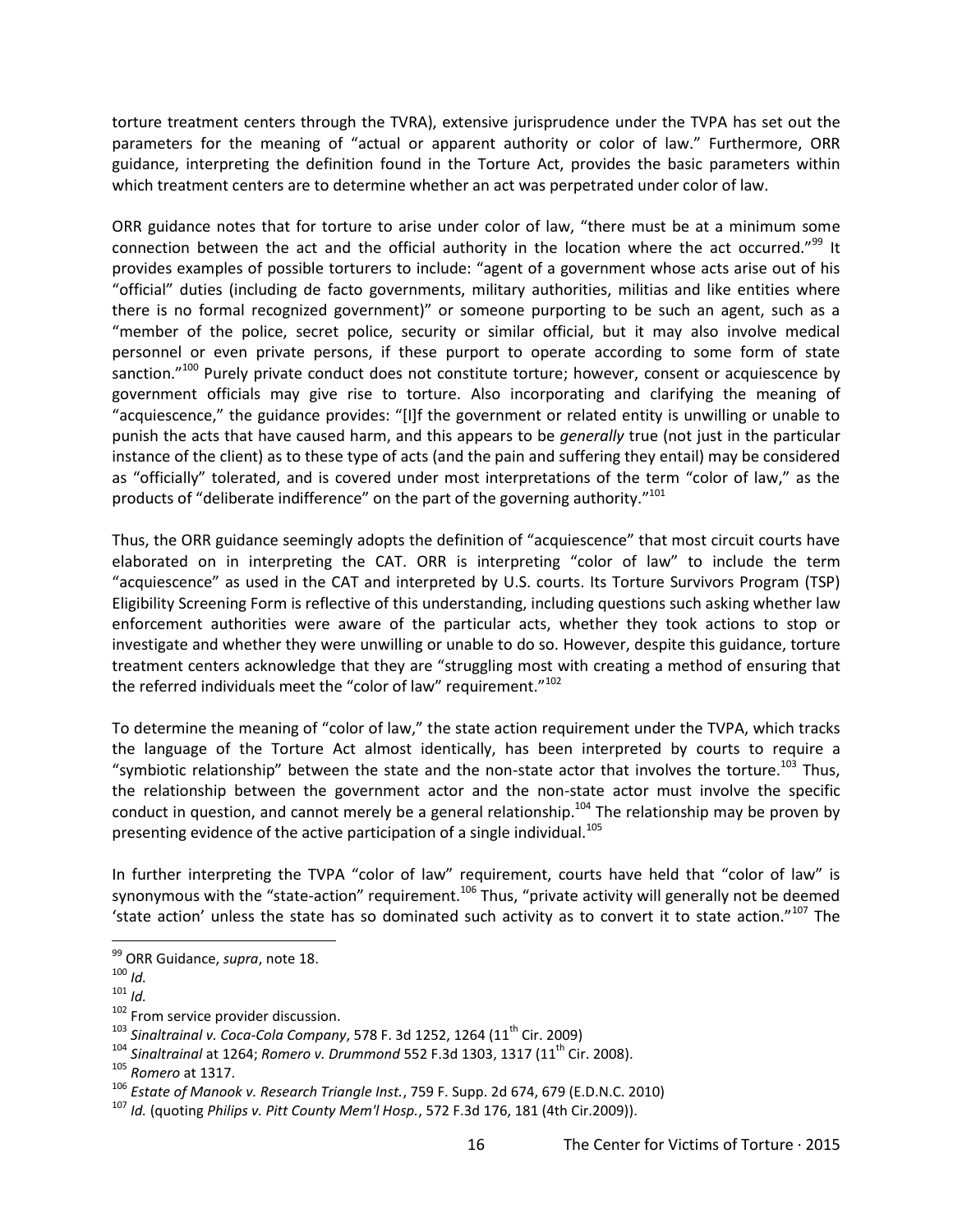Fourth Circuit has done away with any potential that acquiescence may constitute color of law stating "mere approval or acquiescence in the initiatives of a private party is insufficient."<sup>108</sup> Thus, a "totality of the circumstances" test is used to determine whether the non-state actor's actions may be fairly attributable to the state.<sup>109</sup> Among the factors used to determine whether state action may be derived are: whether the state used its coercive power, state provided significant encouragement, joint activity between the state and the private actor, private actor is controlled by the state or its agency, private actor was delegated a public function, entwinement between the state and the private actor.<sup>110</sup> State action requires finding a "close nexus between the state and the challenged action."<sup>111</sup>

Situations in which this requirement has been satisfied:

- *State Official Participation in a Paramilitary Force's Armed Aggression against a Union.*  Fresh Del Monte Produce, Inc. and its Guatemalan subsidiary had an agency relationship with a private paramilitary security force to eradicate the local union. State action was satisfied because a mayor was alleged to have participated in the paramilitary force's armed aggression. (*Aldana v. Del Monte Fresh Produce, N.A., Inc.*, 416 F.3d at 1242, 1245-49 (11<sup>th</sup> Cir. 2005)).
- *Active Working Relationship between Military and non-State Group in Terrorizing and Repressing Civilians.* Sufficient evidence to show that an individual involved with a group working with the Haitian military to terrorize and repress civilians acted under color of law. Members of the group received weapons, training, and financial support from the Haitian military and defendant exercised command and control over the group, operating as an extension of the Haitian armed forces and under the auspices of Haitian political police. (*Doe v. Constant*, 354 Fed. Appx. 543 (2d Cir. 2009))
- *Knowledge of and Direct Participation of Army Officer in Massacres.* Allegation that former Peruvian Army officer had knowledge of, and participated directly in, the human rights violations arising out of massacres of residents in Peruvian town were sufficient to state cause of action for aiding and abetting under TVPA. The officer took part in a meeting in which the planned operation was discussed, and his troops took part in facilitating the massacre. (*Lizarbe v. Rondon*, 642 F. Supp. 2d 473 (D.Md. Feb. 26, 2009)).

Situations in which this requirement has not been satisfied:

- *Actions of Private Government Subcontractor.* No state action where a private subcontractor fired weapons injuring and killing Iraqi civilians while providing support to Iraqi government pursuant to a contract with USAID. (*Estate of Manook v. Research Triangle Inst.*, 759 F. Supp. 2d 674 (E.D.N.C. 2010)).
- *Crimes of Paramilitary without Direct Government Involvement.* Insufficient evidence to find that the Colombian Defense Forces were engaged in the particular crimes of an associated Colombian paramilitary force. (*Romero v. Drummond Co., Inc.*, 552 F.3d 1303, 1303 (11<sup>th</sup> Cir. 2008)).
- *Crimes Committed by Paramilitary Forces without Government Awareness or Action.*  Paramilitary forces did not act under color of law because there is no allegation that

 $\overline{a}$ <sup>108</sup> *Id.* (quoting *Philips* [at 181 \(4th Cir.2009\)\)](http://scholar.google.com/scholar_case?case=16321510219514430363&q=Estate+of+Manook+v.+Research+Triangle+Inst.,+759+F.+Supp.+2d+674&hl=en&as_sdt=20006&as_vis=1).

<sup>109</sup> *Id.*

<sup>110</sup> *Id.* (citing *Brentwood Acad. V. Tennessee Secondary Sch. Athletic Ass'n*, 531 U.S. 288, 296 (2001).

<sup>111</sup> *Id.* (citing *Brentwood* at 295).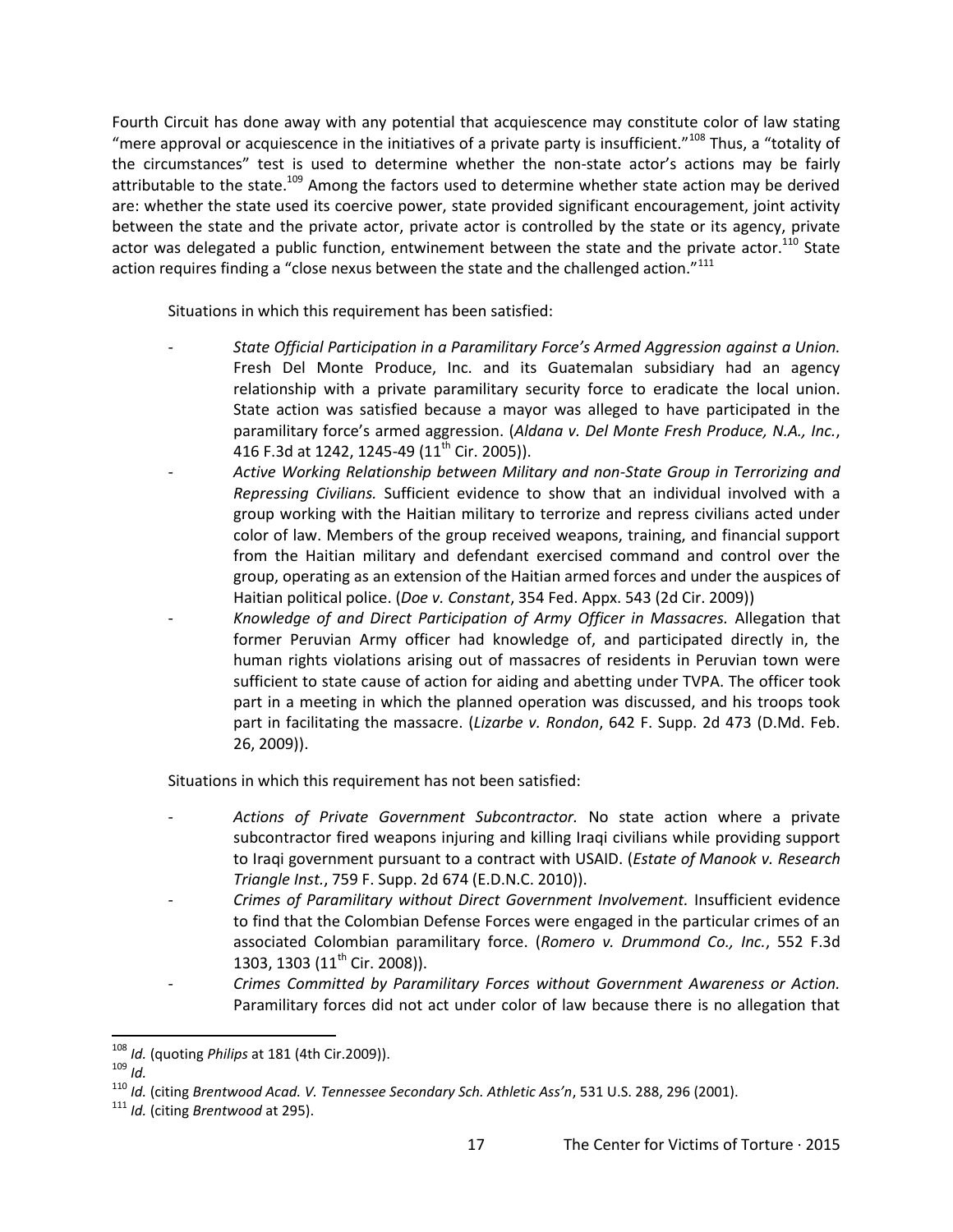the Colombian government was aware of or complicit in the torture and no allegation that the defendants conspired with local police in carrying out torture. (*Sinaltrainal v. Coca-Cola Company,* 578 F.3d 1252, 1270 (11<sup>th</sup> Cir. 2009))

## **2. CONSENT OR ACQUIESCENCE OF A PUBLIC OFFICIAL OR PERSON ACTING IN OFFICIAL CAPACITY**

The definition of torture under the CAT (and consequently under U.S. immigration law) provides a more permissive role for the involvement of government officials for the act to constitute torture. The UN definition requires that the "pain or suffering is inflicted by or at the instigation of or with the consent or acquiescence of a public official or other person acting in an official capacity. $"^{112}$  Whether an act is inflicted by or at the instigation of a public official is relatively clear.<sup>113</sup> However, much controversy has arisen over the definition of acquiescence. $114$ 

States often grapple with whether in specific instances government officials acquiesced to a third party's activities. International tribunals and quasi-judicial mechanisms have adopted flexible definitions of acquiescence finding that states have the obligations to protect against and investigate acts of torture committed by non-state actors as well. Failure to do so, when states knew or should have known of the torturous acts, would constitute acquiescence.<sup>115</sup> The UN Human Rights Committee elaborated that states must protect everyone from torture "whether inflicted by people acting in their official capacity, outside their official capacity or in a private capacity."<sup>116</sup> Elaborating what it means for a state to provide protection, the UN Committee Against Torture, charged with interpreting and implementing the CAT, has clarified that "where State authorities or others acting in official capacity or under colour of law, know or have reasonable grounds to believe that acts of torture or ill-treatment are being committed by non-State officials or private actors and they fail to exercise their due diligence to prevent, investigate, prosecute and punish such non-State officials or private actors consistently with the Convention, the State bears responsibility[.]"<sup>117</sup> It reasons that a state's failure to "exercise due diligence to intervene to stop, sanction and provide remedies to victims of torture facilities and enables non-State actors to commit" such acts.<sup>118</sup> Therefore, "the State's indifference or inaction provides a form of encouragement and/or de facto permission."<sup>119</sup>

In particular, in cases of domestic violence, the Committee Against Torture has found acquiescence where states fail to prevent, investigate, or prosecute acts of torture by a non-state actor who knew or could have known of the severe ill-treatment.<sup>120</sup> The UN Special Rapporteur on Torture, Juan Méndez has noted in the context of sexual and gender-based violence that "if a country knows or ought to have known that violence was occurring and fails to comply with their due diligence obligations to prevent, investigate, prosecute and punish, then there is state responsibility. In other words, if the country is

 $\overline{a}$ 

<sup>112</sup> CAT, *supra* note 3.

<sup>113</sup> OHCHR Memo, *supra* note 28, at 4.

 $114$  *Id.* 

<sup>115</sup> *Id.* at 5.

<sup>116</sup> U.N. Hum. Rts. Comm., Gen. Comment No. 20 U.N. Doc. HRI/GEN/1/Rev.1 at 30 (1994) *available at* [http://www1.umn.edu/humanrts/gencomm/hrcom20.htm.](http://www1.umn.edu/humanrts/gencomm/hrcom20.htm)

<sup>117</sup> Committee Against Torture, General Comment 2, CAT/C/GC/2 (Jan. 24, 2008) ¶ 8, *available at*

http://tbinternet.ohchr.org/\_layouts/treatybodyexternal/TBSearch.aspx?Lang=en&TreatyID=1&DocTypeID=11. <sup>118</sup> *Id.*

<sup>119</sup> *Id.*

<sup>120</sup> OHCHR Memo, *supra* note 28, at 16-17.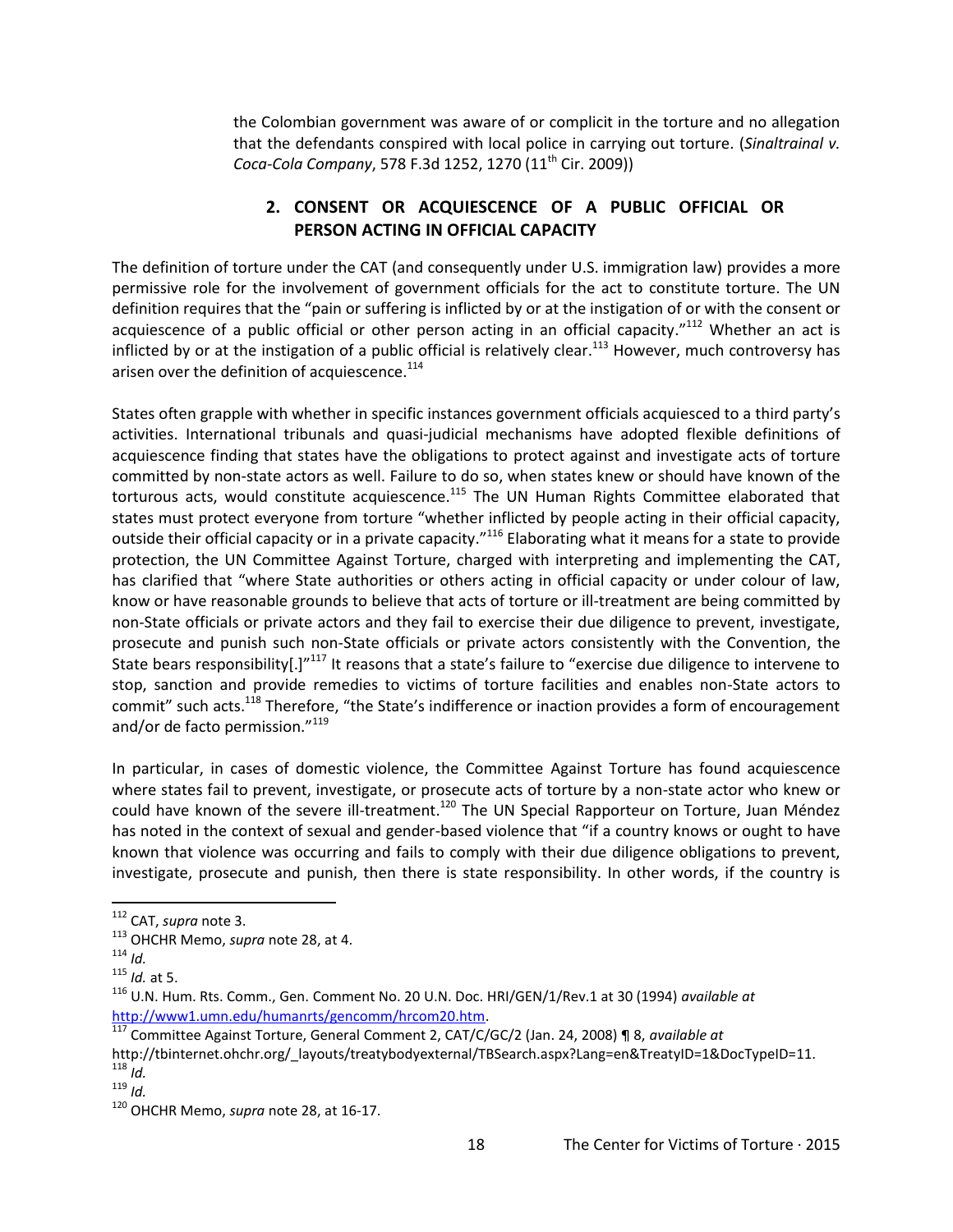negligent in letting a private actor perpetuate torture or cruel, inhuman and degrading treatment – for our purposes that person is a state agent."<sup>121</sup> He has also stated that "it's important that we start considering some forms of actions by non-state actors properly under the prohibition of torture. At the very least when the state knows or ought to know that some persons run the risk of very serious mistreatment. I'm talking mostly about domestic violence against women or against children. The line between the private and the public is appropriately blurred. We – by we, I mean also tribunals and treaty organ, not just the special rapporteurship – under the appropriate circumstances do hold states responsible for cases of domestic violence that do engage the responsibility of the state."<sup>122</sup> Likewise where states fail to outlaw female genital mutilation, state agents are considered to have acquiesced in the practice.<sup>123</sup> Where states are "unable or unwilling" to provide effective protection from torture by non-state actors, the state action requirement may be met according to the CAT.<sup>124</sup>

U.S. federal regulations implementing Article 3 of the CAT state that acquiescence "requires that that public official, prior to the activity constituting torture, have awareness of such activity and thereafter breach his or her legal responsibility to intervene to prevent such activity."<sup>125</sup> Upon approving the CAT for ratification, the Senate Foreign Relations Committee noted that the Convention only deals with "torture committed in the *context* of governmental authority." <sup>126</sup> The Senate accepted the proposed understanding by the Bush administration that a public official must have prior awareness of the act and breach the legal responsibility to prevent it. This proposal had done away with a requirement that acquiescence means the public official must have prior knowledge of the act.<sup>127</sup> In approving the new proposals, the Committee stated that this understanding made "clear that both actual knowledge and "willful blindness" fall within the definition of the term "acquiescence" in article  $1.^{n_{128}}$  Therefore, the Senate understood acquiescence to include situations where the public officials were not carrying out the torturous acts, but knew, or had reason to know, of such acts and were turning a blind eye.

The U.S. immigration courts and federal courts have sought to clarify these regulations in various fact patterns. To constitute acquiescence, the Board of Immigration Appeals requires that the government demonstrate "willful blindness" to the activities of private individuals or groups.<sup>129</sup> In *Matter of S-V-* the BIA narrowed this understanding stating that the inability to control a group does not necessarily constitute acquiescence.<sup>130</sup> In accepting the standard, some courts have stated that the CAT requires "some volitional act or inaction by the government."<sup>131</sup> The BIA states that the government officials

l

<sup>&</sup>lt;sup>121</sup> HUM. RTS. LAW CTR., Interview with Juan Méndez, the UN's Special Rapporteur on Torture, Jul. 19, 2014, [http://hrlc.org.au/interview-with-juan-mendez-the-uns-special-rapporteur-on-torture/.](http://hrlc.org.au/interview-with-juan-mendez-the-uns-special-rapporteur-on-torture/)

<sup>&</sup>lt;sup>122</sup> Juan Méndez, UN Special Rapporteur on Torture, Univ. of Michigan, <http://ummedia05.miserver.it.umich.edu/itsComm/ii/ii012315.html> at 15.49

<sup>123</sup> OHCHR Memo, *supra* note 28, at 17

<sup>124</sup> Cardozo Paper, *supra* note 2, at 18.

<sup>125</sup> 8 C.F.R. § 1208.18(a)(7).

<sup>126</sup> SFRC Report, *supra* note 8, at 6 (emphasis added).

<sup>127</sup> *Zheng v. Ashcroft*, 332 F.3d 1186, 1192 (9th Cir. 2003).

<sup>128</sup> SFRC Report, *supra* note 8, at 9.

<sup>129</sup> Donovan, *supra* note 97 (noting that eight circuit courts have adopted the "willful blindness" or "willful acceptance" standard to determine acquiescence).

<sup>130</sup> *Matter of S-V-*, 22 I&N Dec. 1306 (BIA 2000) (holding that the Colombian government's failure to protect its citizens did not amount to acquiescence to the activities of guerilla groups absent deliberate acceptance of such activities).

<sup>131</sup> Donovan, *supra* note 97.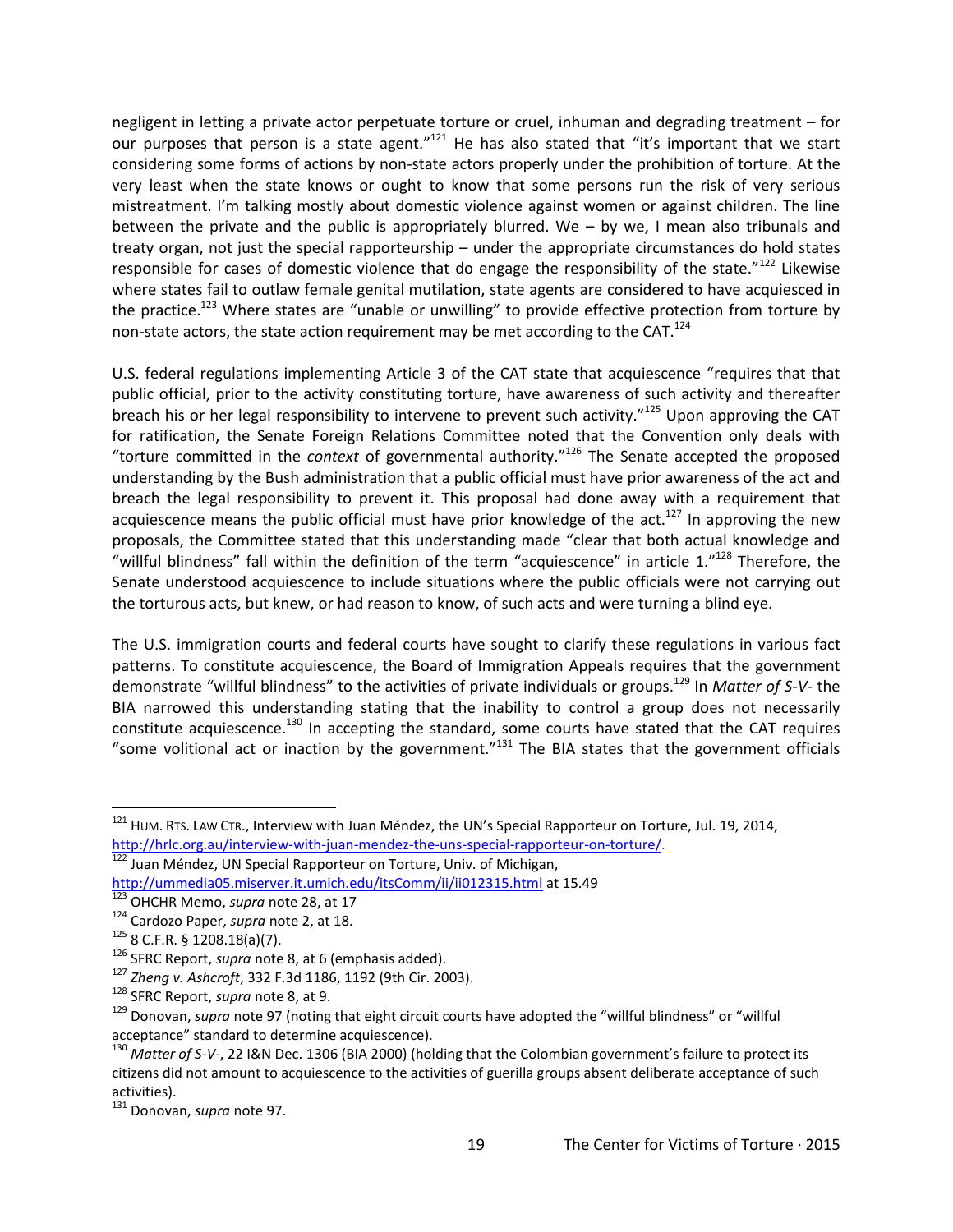must "willfully accept" the torturous acts of non-state actors to find government acquiescence.<sup>132</sup> Federal courts, however, have increasingly rejected this standard. A number of U.S. federal circuit courts hold that actions by non-state actors need not be "willfully accepted" by the government to constitute acquiescence. Merely turning a blind eye to torture may be sufficient to find government acquiescence in an act of torture.<sup>133</sup> Some scholars argue that a government that is "unable or unwilling to control" non-state actors may be acquiescing to torture.<sup>134</sup>

Such a reading is in line with the U.S. intention when adopting the CAT. In CAT negotiations, the United States originally proposed the definition of torture as adopted by the committee drafting the CAT, which included the requirement that the act be "inflicted on a person by or with the consent or acquiescence of a public official." The United States further proposed defining a public official in part as "one who fails to take appropriate measures to prevent or suppress torture when such a person has knowledge or should have knowledge that torture has or is being committed and has the authority or is in a position to take such measures."<sup>135</sup> This proposed clarification indicates U.S. intent for a flexible level of government involvement in torture upon adoption of the CAT.

Furthermore, in international interpretation of the CAT definition of torture, persons, other than government officials, acting in official capacity may carry out torture, provided that it exercises "effective authority" over a particular territory. <sup>136</sup> Whether non-state actors are exercising "effective authority" is a fact-specific determination.<sup>137</sup> The United States immigration courts have not explicitly adopted such a reading of the CAT, however in an unpublished BIA opinion, the BIA remanded a CAT claim from Mexico directing the IJ to determine whether public officials who may commit the alleged harm would be acting under "color of law" because of the high level of corruption in the government.<sup>138</sup>

To help illustrate whether a meaningful difference exists between "acquiescence" as interpreted by U.S. courts and "color of law," the following are some fact patterns where courts have found insufficient government involvement to constitute "acquiescence."

- *Actions of Private Landlords Escorted by Police.* Finding insufficient government acquiescence to the actions of private landlords that were escorted by police to the site of a confrontation with "peasants." Because the police arrested a private

l

<sup>&</sup>lt;sup>132</sup> Matter of S-V-, *supra* note 130 (unlike refugee protection, CAT protection does not extend to those fleeing nonstate actors that the government is unable to control).

<sup>133</sup> *Zheng v. Ashcroft,* 332 F.3d 1186, 1194-95 (9<sup>th</sup> Cir. 2003); *Ontunez-Tursios v. Ashcroft*, 303 F.3d 341, 355 (5<sup>th</sup> Cir. 2002); *Khouzam v. Ashcroft*, 361 F.3d 161, 170-71 (2d Cir. 2004); *Lopez-Soto v. Ashcroft*, 383 F.3d 228, 240 (4th Cir. 2004); *Miah v. Mukasey*, 519 F.3d 784, 788 (8th Cir. 2008); *Gomez-Zuluaga v. Att'y Gen. of the U.S.*, 527 F.3d 330 (3d Cir. 2008); Silvia-Rengifo v. Att'y Gen., 473 F.3d 58, 70 ("We are persuaded both by the foregoing history of the Convention's implementing legislation, and the sound logic of our sister circuit courts of appeals, that the definition of "acquiescence" adopted in *Matter of S-V-* was the wrong legal standard to apply.") ; *Cruz-Funez v. Gonzales*, 406 F.3d 1187, 1192 (10th Cir. 2005) (holding that willful acceptance is not required to find acquiescence); *Ali v. Reno*, 237 F.3d 591, 598 (6th Cir. 2001).

<sup>134</sup> Rosati, *supra* note 86, at 521-22.

<sup>135</sup> Donovan, *supra* note 97 (citing J. Herman Burgers & Hans Danelius, The United Nations Convention Against Torture 32, 41-42 (1988).)

<sup>136</sup> OHCHR Memo, *supra* note 28, at 5 (Human Rights Committee finds that a Somali clan was exercising de facto authority over a particular territory comparable to prerogative exercised by legitimate governments, *Elmi v. Australia*, Communication 120/1998, 14 May 1999).

<sup>137</sup> *Id.*

<sup>138</sup> *Matter of X-* (BIA unpublished decision, Dec. 23, 2008).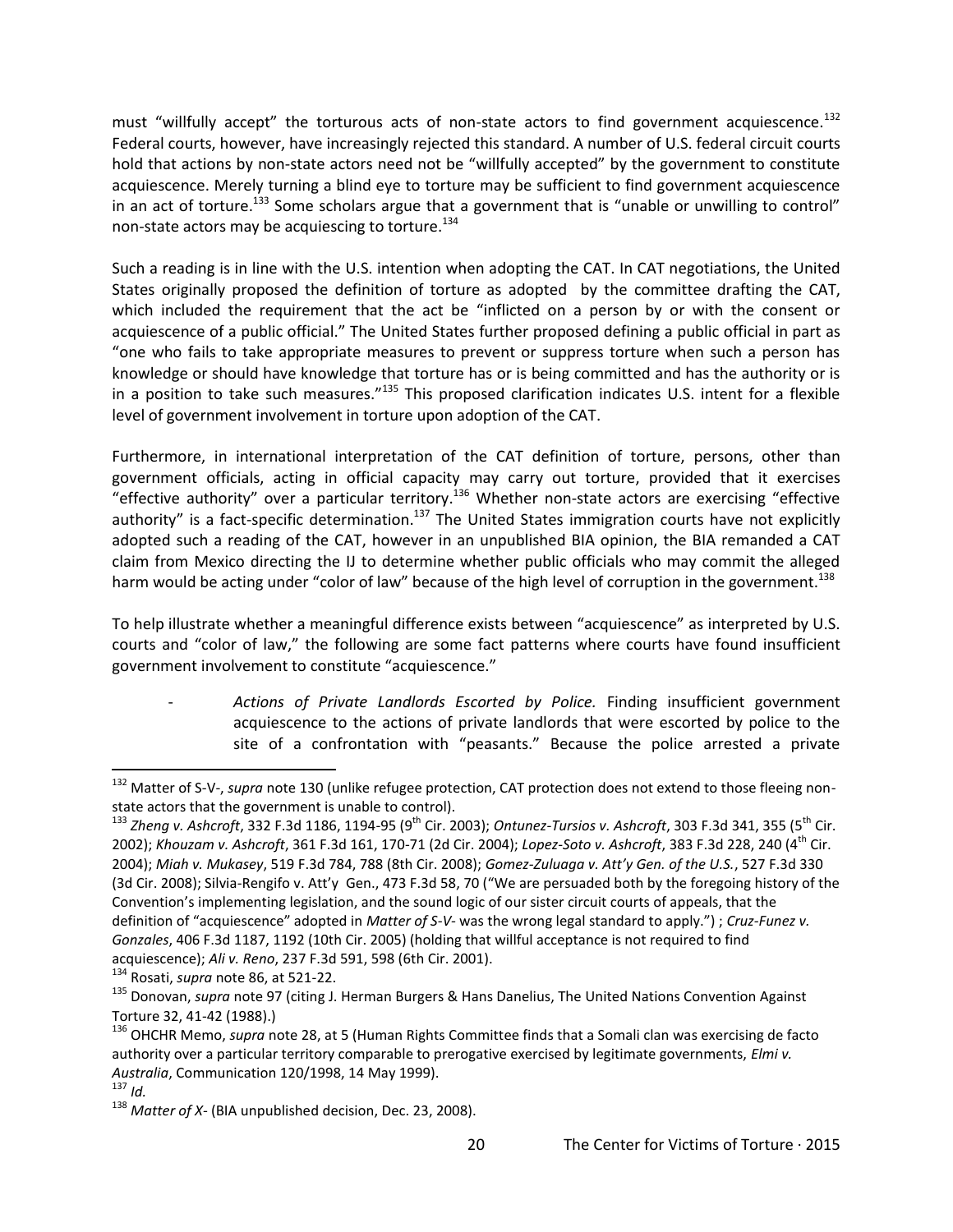individual with the landlords who killed the applicant's friend, there is no complicity, even though none of the landlords were arrested. (*Ontunez-Tursios v. Ashcroft*, 303 F.3d 341 (5th Cir. 2002)).

- *Actions of Rogue Elected Officials Acting Outside Official Duties.* No government acquiescence where a rogue elected official acts outside of his official duties (or even in official capacity) just because government fails to investigate. Bangladeshi officials have been "unable" to control the activities of the official's criminal gang, but that does not prove "willful blindness" by the government. (*Miah v. Mukasey*, 519 F.3d 784 (8th Cir. 2008)).

Situations with sufficient government involvement to constitute acquiescence:

- *Ignore or Consent to Domestic Violence*. Although the court found that in that particular case there was insufficient government acquiescence, in its non-binding analysis the court suggested that in some circumstances, "such as where the authorities ignore or consent to severe domestic violence, the [CAT] appears to compel protection for the victim." (*Ali v. Reno*, 22 F.3d 442 (2d Cir. 1994)).
- *Government Representatives Aware of Direct Threats and Dangers.* Although this case was remanded to the BIA to determine under the correct legal standard whether there was sufficient government involvement, it says: "The BIA should consider that the record contains evidence that both the police officer and the military officer that Petitioner had been dating were aware of the fact that she had been kidnapped and threatened, and even though both were government representatives, each told her that there was nothing they could do to protect her. Although these statements are different than filing an official police report without response, these men essentially told her that if they went to the proper authorities, these authorities would do nothing to stop it. This may be circumstantial evidence that the Colombia government was willfully blind to such treatment and that to pursue official assistance would have been futile." (*Gomez-Zuluaga v. Att'y Gen*, 527 F.3d 330 (3d Cir. 2008))
- Police Ignoring Reports of Threats and Violence. Finding that the police ignored five filed reports about threats and violence by gang members could arguably constitute "acquiescence." (*Valdiviezo-Galdamez v. Att'y Gen.*, 502 F.3d 285, 293 (3d Cir. 2007))

### **3. UNWILLING OR UNABLE (REFUGEE CONVENTION)**

To a less stringent degree than the Convention Against Torture, the Refugee Convention and U.S. refugee law, require some level of state action or inaction to grant an individual refugee status. A refugee is defined as someone who is unwilling or unable to return to their country of origin due to a well-founded fear of persecution based on one of five protected grounds.<sup>139</sup> The fact that one is unable to avail oneself of the protection of one's country of nationality "implies circumstances that are beyond the will of the person concerned."<sup>140</sup> For example "a state of war, civil war or other grave disturbance" would make protection "ineffective."<sup>141</sup> Furthermore, a denial of protection by the state of nationality would also indicate state action as would an individual's unwillingness to receive a country's protection

 $\overline{a}$ 

<sup>139</sup> 8 U.S.C. § 1101(a)(42)(A); Refugee Convention, *supra* note 91, Art. 1.

<sup>140</sup> U.N. High. Comm'r for Refugees, Handbook and Guidelines on Procedures and Criteria for Determining Refugee Status, Dec. 2011, ¶ 98 *available at* <http://www.unhcr.org/3d58e13b4.html> [hereinafter: UNHCR Handbook].  $141$  *Id.*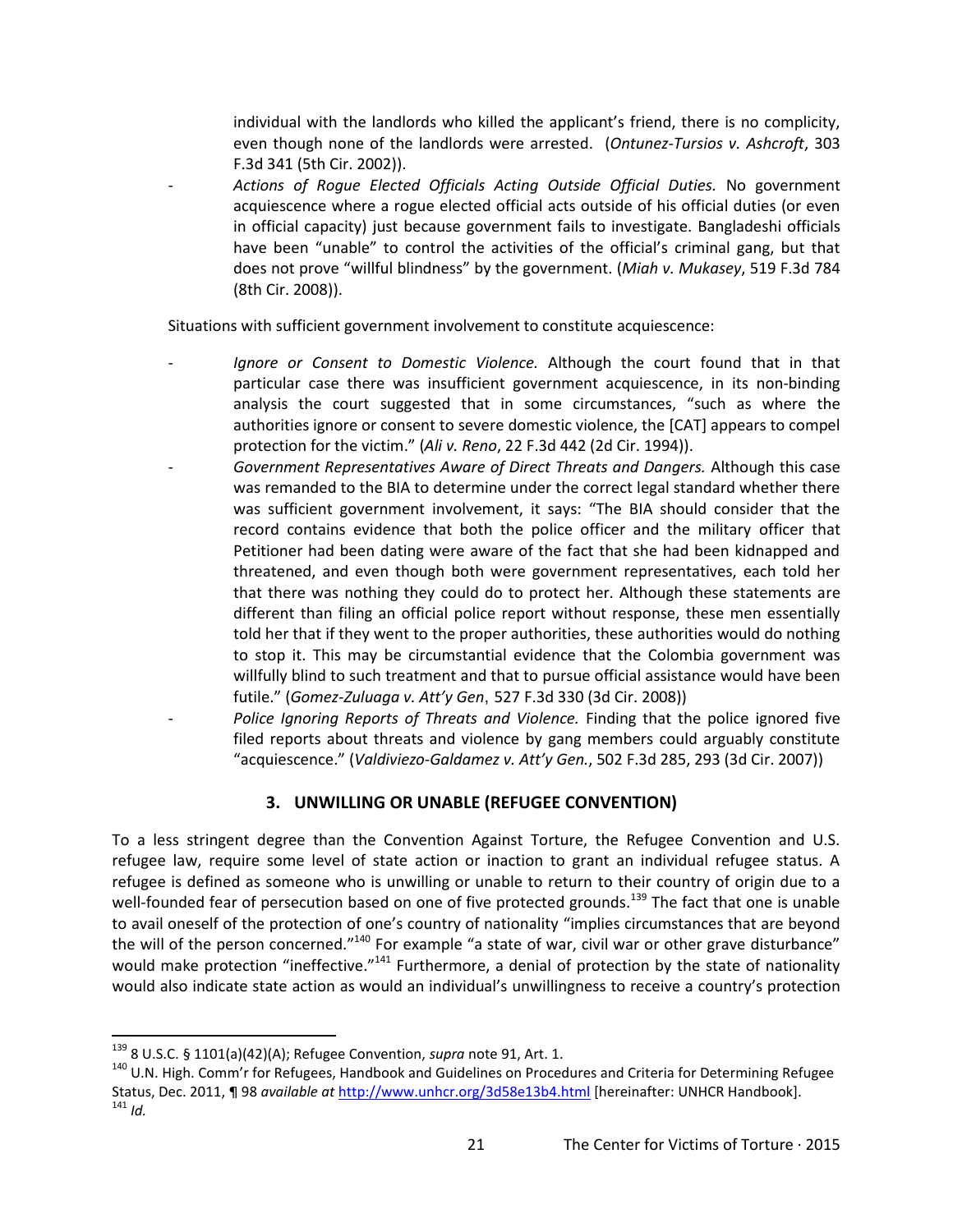due to a well-founded fear of persecution.<sup>142</sup> It goes to follow that "whenever the protection of the country of nationality is available, and there is no ground based on well-founded fear for refusing it, the person concerned is not in need of international protection and is not a refugee."

Thus, refugee status is generally only granted when a state cannot grant protection to an individual based on a well-founded fear of persecution. The state may not have to be the persecutor, but must fail to grant protection from the persecutor. In contrast, the state action requirement under the Convention Against Torture and U.S. anti-torture laws, require some deliberate or willful conduct by the state to either carry out the torturous act or to knowingly and purposefully ignore it and allow it to continue. As described by one U.S. Court of Appeals, government does not acquiesce in the torture of its citizens merely because it is aware of torture but powerless to stop it, but it does cross the line into acquiescence when it shows willful blindness toward the torture of citizens by third parties."<sup>143</sup> It is important not to conflate the definitions of refugee and torture by importing one element of one legal term and analyzing it in the context of the other.

## **F. CUSTODY OR PHYSICAL CONTROL**

Under U.S. law, custody is a central element of torture; however it is excluded from the UN definition. Regardless of whether custody is a necessary element of the crime, persons in detention facilities are particularly vulnerable to ill-treatment because of their powerlessness.<sup>144</sup> Certain acts of torture arise mainly in detention centers or when the victim is under the exclusive control of the custodian.<sup>145</sup> However, treatment providers understand custody and physical control to be broader than contexts of imprisonment. Service providers often make factual determinations as to whether the perpetrator asserted physical control over the victim. Particular fact patterns present difficult questions about whether a perpetrator exercised custody or control in a situation.<sup>146</sup>

The Department of Justice's memo interpreting the U.S. definition of torture under the Torture Act does not address the issue of custody, likely because, for its purposes, custody is presumed. As the only guidance from the U.S. government explaining the torture definition, the memo was written for a specific purpose—to guide U.S. interrogators on the legal limits of detainee interrogations.<sup>147</sup> In such instances, the detainee would be in U.S. custody. Thus, a determination of custody need not be made. However, because all definitions of torture in the United States require that the victim was in "the offender's custody or physical control,"<sup>148</sup> torture treatment programs must interpret the provision to

<sup>142</sup> *Id.* at ¶ 98, 100.

<sup>143</sup> *Mouawad v. Gonzales*, [485 F.3d 405, 413 \(8th Cir.2007\).](http://scholar.google.com/scholar_case?case=18397252526574037680&hl=en&as_sdt=20006&as_vis=1)

<sup>144</sup> OHCHR Memo, *supra* note 28, at 9.

<sup>145</sup> *Id.* at 13 (identifying several hanging methods arising mainly in detention centers that are considered constitutive of torture; identifying acts of torture likely to arise in jail settings: systematic beating on certain sensitive body parts with a metal bar or baseball bat; electric shocks on different body parts; long nail technique, violent shackles; pressure on sensitive body parts; immersion in water or other liquids to simulate drowning; deprivation of basic necessities).

 $146$  See next section on impact on torture treatment centers.

<sup>147</sup> OLC Memo, *supra* note 32, at 314 ("We do not believe it is useful to try to define the precise meaning of "specific intent" in section 2340.27 In light of the President's directive that the United States not engage in torture, it would not be appropriate to rely on parsing the specific intent element of the statute to approve as lawful conduct that might otherwise amount to torture.").

<sup>148</sup> 18 U.S.C. § 2340; Torture Victim Protection Act, Pub.L. 102–256, H.R. 2092, 106 Stat. 73 (1992); 8 C.F.R. § 1208.18(a)(6) ("act must be directed against a person in the offender's custody or physical control").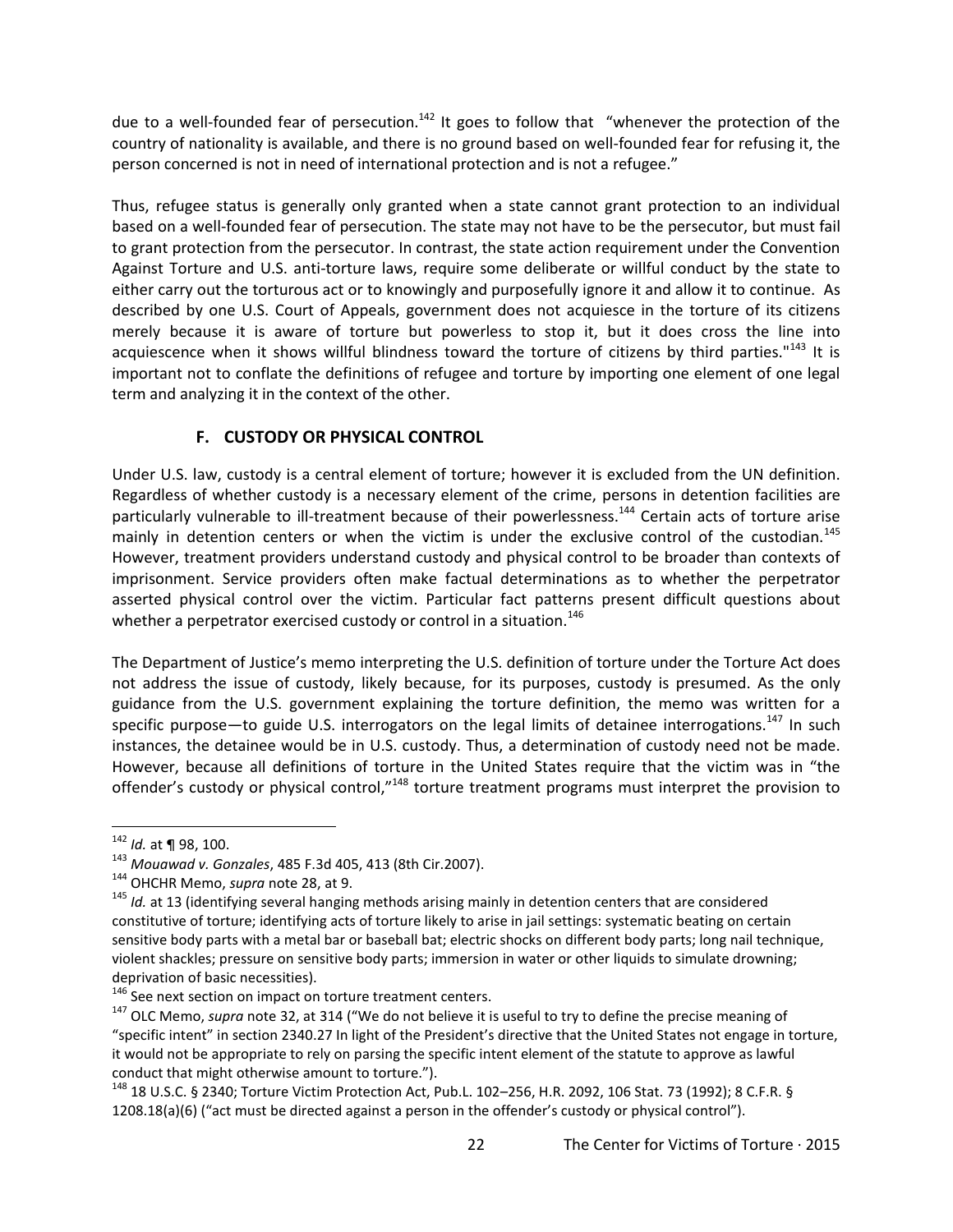provide services. The Office of Refugee Resettlement's guidance attempts to provide further clarity regarding "custody or physical control." It states, "The requirement of custody or lawful control will ordinarily be met if perpetrators are acting under "color of law" and under such pretext, seize the individual for the time necessary for him to suffer, against his will, the various heinous and adverse acts constituting torture." In other words, as long as "color of law" and "severity" elements are met and the individual is held long enough to suffer, then custody or physical control element will likely be present.



Figure 1.0: In a study conducted by researchers, they saw a 24.8% decrease in persons who could be classified as torture survivors when ORR guidance for the TVRA was applied, as opposed to other international definitions of torture.

A screening form provided by ORR to torture treatment providers sets examples of scenarios under which an offender is likely to exercise custody or control. Question 3 on that form asks, "At the time the acts were committed, was the applicant under the custody or control of the perpetrator (i.e., prison, holding facility, compound, camp, hospital or school)?"<sup>149</sup> Essentially, the ORR screening form provides examples of locations where custody and control may be presumed, but the list cannot reasonably be exhaustive.<sup>150</sup> A study by several researchers found that the inclusion of these locations had a profound effect on eligibility for torture treatment. Of the 124 cases that qualified as torture under the TVRA only 92 of those qualified when narrowed to the specific locations in the ORR screening form. (see chart in Figure 1.0)<sup>151</sup> In explaining the discrepancy, the study finds that "the ORR settings criterion essentially asks those making decisions at torture treatment centers to evaluate the criterial features of a textual definition of torture using a criterion external to the definition itself."<sup>152</sup> Thus, the ORR checklist adds an element to determining eligibility that may at best be unnecessary as a clarifier and at worst be confusing and exclude torture survivors from accessing services.

<sup>149</sup> ORR TSP Eligibility Form, *supra* note 70.

 $150$  In situations of domestic violence, for example, people may be tortured in their own home.

<sup>151</sup> Rasmussen, *supra* note 16 ("132 of 160 cases met the criterion of "a history of abuse perpetrated by someone acting as an authority" (no idea what constitutes 'authority'); of those 132, 97% met the criteria for UNCAT and 93.9% met the criteria for TVRA; only 69.7% met the criteria for torture when ORR guidance was applied – a 24.8% reduction from the TVRA").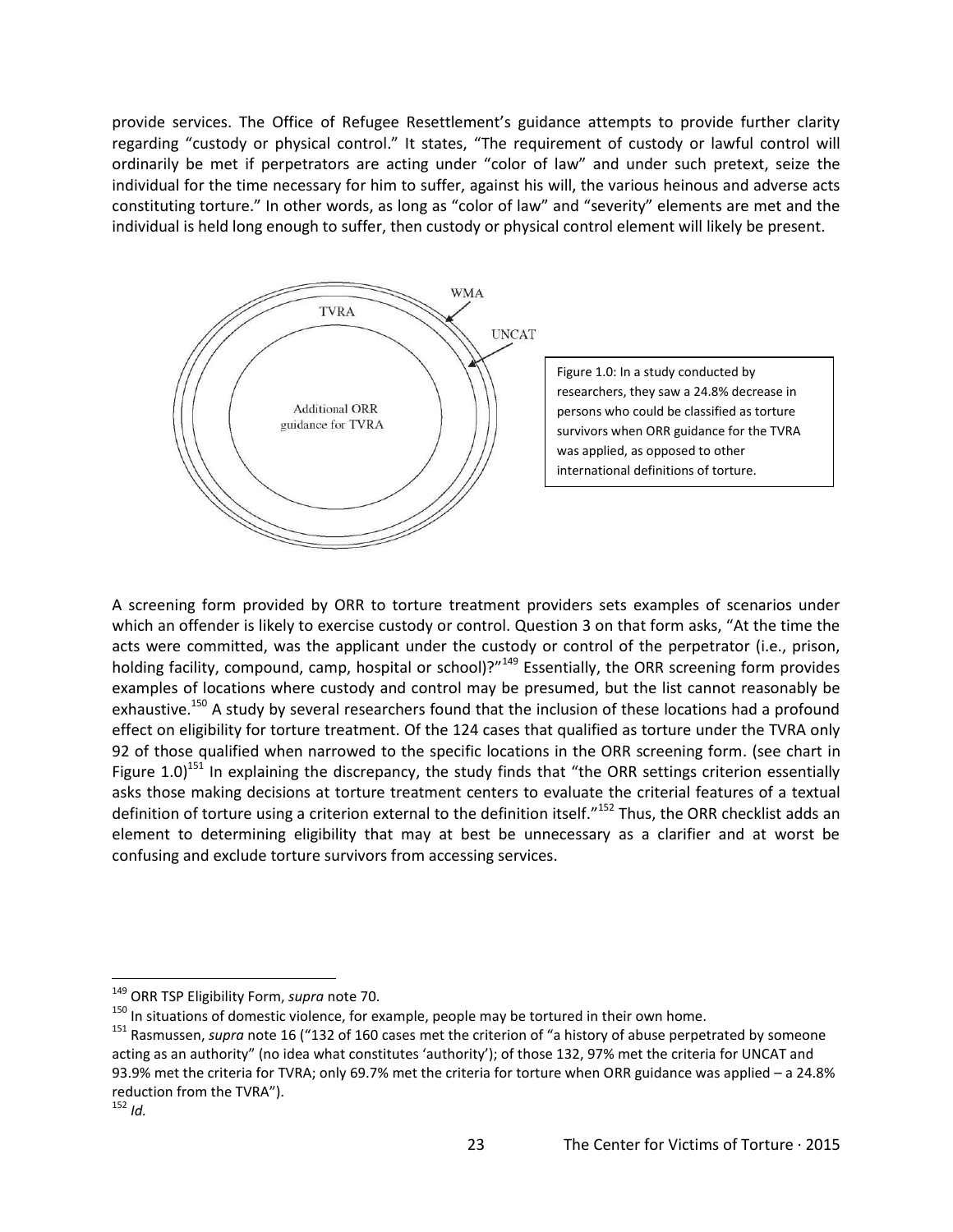## **G. INHERENT IN OR INCIDENTAL TO LAWFUL SANCTION**

Both the CAT and the various US torture statutes require that the acts complained of do not stem from lawful sanctions. U.S. regulations implementing CAT specifically state that "torture does not include pain or suffering arising only from, inherent in or incidental to lawful sanctions."<sup>153</sup> In general terms, actions that are conducted with a specific intent to inflict severe pain or suffering cannot stem from lawful sanctions. Therefore, a finding of specific intent to inflict such pain or suffering necessitates a finding that such actions are not lawfully sanctioned. Furthermore, states have not defended accusations of torture on the grounds that the acts were incidental to lawful sanctions.<sup>154</sup> Therefore, this exception remains largely hypothetical. This provision has, however, precluded the formation of an international consensus deeming the death penalty torture.<sup>155</sup> Acts that are outside of lawful sanctions, even though permitted by the laws of a country include: imprisonment in a prison notorious for cruel and prolonged torture against political opponents, sustained beatings for a month, being burned with cigarettes repeatedly.<sup>156</sup>

## **IMPACT ON TORTURE TREATMENT CENTERS**

The right to rehabilitation and the provision of rehabilitative services to survivors of torture stem directly from obligations under the CAT. Article 14 of the CAT requires the legal systems of States Parties to provide for the right to redress, which includes "as full rehabilitation as possible."<sup>157</sup> The Committee Against Torture clarifies that this right includes medical and psychological care as well as legal and social services.<sup>158</sup> This right applies regardless of the pursuit of judicial remedies and should be enshrined in law according to the Committee.<sup>159</sup> It is in the spirit of this obligation, and the recognition that by taking steps to heal torture it can also be prevented that the United States enacted the Torture Victims Relief Act.

The divergent reasons for adopting and implementing each of the different torture statutes in U.S. law provides insight into why torture treatment centers may have some difficulty determining whether torture occurred in a particular case and why some bona fide torture survivors may be turned away for rehabilitative services. The concerns that arise in the context of criminal prosecution, legal liability, and providing CAT Article 3 protection to individuals are not present in the context of torture treatment and provision of medical, legal, social, or psychological services.

A 2012 study found that torture treatment centers in the United States did not exhibit any particular difficulty in classifying someone as a torture victim when determining eligibility. The "gateway criterion" of the study was whether the client had experienced "abuse by an authority." According to an exchange with one of the study's authors, the clinicians did not have difficulty determining whether people fit into

 $\overline{a}$ 

[http://tbinternet.ohchr.org/\\_layouts/treatybodyexternal/TBSearch.aspx?Lang=en&TreatyID=1&DocTypeID=11.](http://tbinternet.ohchr.org/_layouts/treatybodyexternal/TBSearch.aspx?Lang=en&TreatyID=1&DocTypeID=11) <sup>159</sup> *Id.* at ¶¶ 15, 20.

 $^{153}$  8 C.F.R. § 1208.18(a)(3).

<sup>154</sup> Cardozo Paper, *supra* note 2 at 20.

<sup>155</sup> *Id.*

<sup>&</sup>lt;sup>156</sup> Al Saher at 1145; *Hosseini v. Gonzales*, 471 F.3d 953, 960 (9<sup>th</sup> Cir. 2006).

<sup>157</sup> CAT, *supra* note 3, Art. 14.

<sup>158</sup> Committee Against Torture, General Comment 3, CAT/C/GC/3, ¶¶ 11, 20 ("To give effect to article 14, States parties shall enact legislation specifically providing a victim of torture and ill-treatment with an effective remedy and the right to obtain adequate and appropriate redress, including compensation and as full rehabilitation as possible. ") *available at*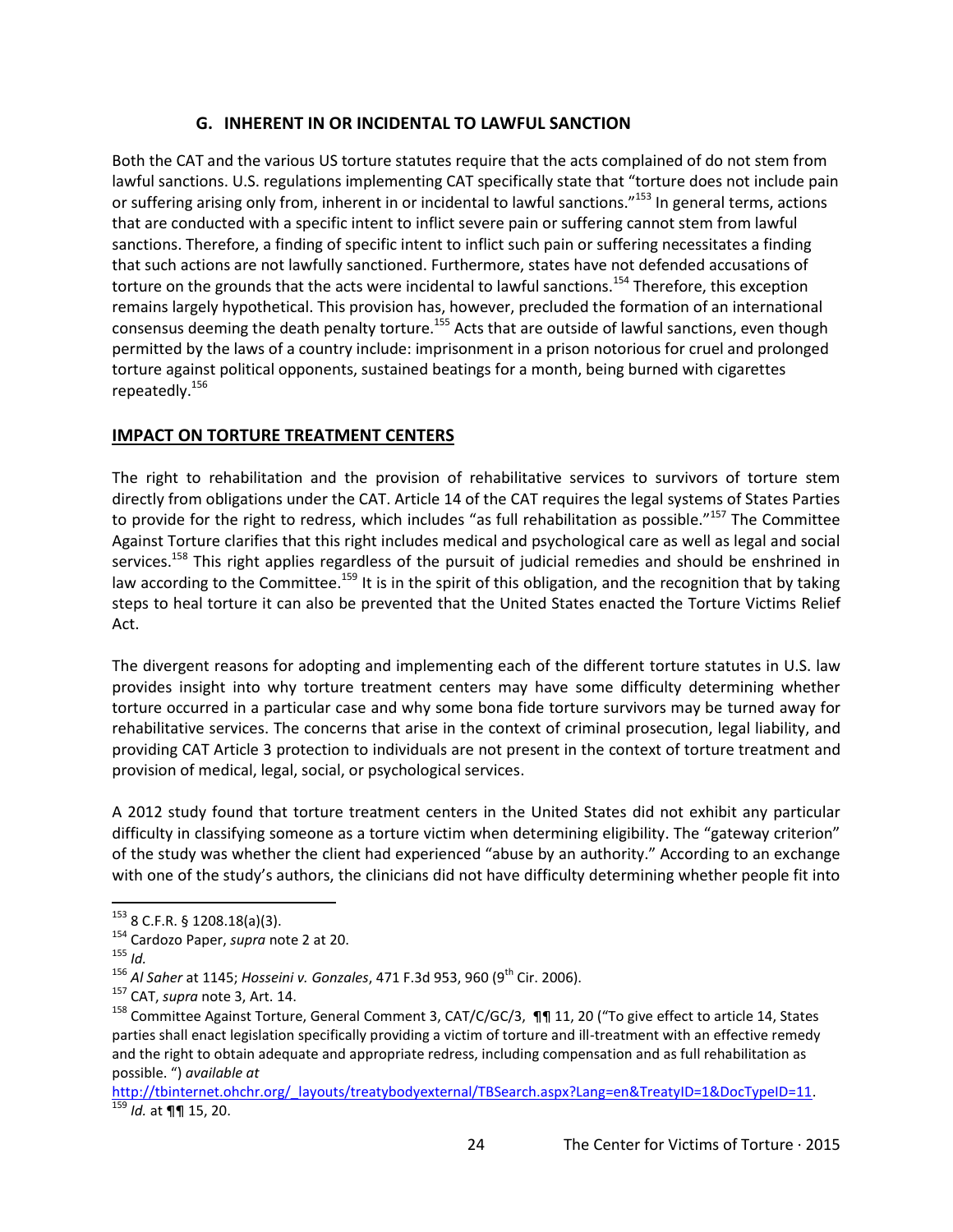this category.<sup>160</sup> However, treatment centers have demonstrated increasing difficulty in determining whether there was sufficient state action to find torture. In particular, determining whether treatment centers may provide rehabilitative services to persons fleeing violence perpetrated by non-state actors can prove to be a challenging case-by-case basis decision. The difficulty stems from the fact that "penal codes of various countries are well outside the scope of mental health professionals' training, being largely irrelevant for treatment. However, given that they are [key] criteria of UNCAT and TVRA definitions, they are not irrelevant for funding treatment, and thus must be considered by torture treatment staff."<sup>161</sup>

Furthermore, because DOJ guidance on the definition of torture was adopted for purposes of ensuring U.S. interrogations are in line with U.S. legal standards, it leaves out key elements of the definition that are relevant to torture treatment centers  $-$  in particular, custody or control, specific intent and government involvement – all of which service providers struggle with determining. ORR guidance to torture treatment centers is based off of this memorandum and does not sufficiently reflect the specific challenges of torture treatment providers, leaving many to grapple with legal conclusions to determine eligibility.

Although some elements of the definition of torture are relatively straightforward for treatment centers (e.g., severity, specific intent), centers grapple with several elements of the torture definition when determining eligibility. Taking the U.S. definition first, treatment centers struggle with several aspects: what constitutes "color of law" or "custody or control." Similarly under the UN definition, centers struggle to define "acquiescence," all the while recognizing it is a more flexible standard than "color of law." For torture treatment centers, however, the different tests that the courts have articulated to attempt to clarify what constitutes "acquiescence" are merely semantic, providing no structured or helpful guidance when faced with real fact patterns.

Some examples of specific scenarios that service providers struggle with include:

- Whether tribal leaders or other "official" entities are acting under color of law, in particular in situations where the central or local governments have little or no power over the region. In these circumstances national governments are usually irrelevant and one cannot go to national or local police to stop intimidation, harassment or abuse by tribal leaders.
- In regions where a government can barely operate because it has been overrun by non-state militias, do actions by those militias constitute either acquiescence or color of law? What if the armed groups have overrun an area and are seeking to assert control as a governmental entity as in Boko Haram in Northern Cameroon?
- What level of harassment without physical confinement to a particular space is sufficient to show custody and control? For example, would a situation where a survivor is being stalked and constantly watched constitute custody? Would pillaging one's home constitute custody? Would attempting to assassinate someone by trying to run them over repeatedly constitute custody or control?

For torture treatment centers, determining whether an individual is eligible for services is not the only difficulty that accompanies having to make a complex legal determination upon initial intake. The added

<sup>&</sup>lt;sup>160</sup> Email from Andrew Rasmussen, Assoc. Professor of Psychology, Fordham University (Oct. 28, 2014) (on file with author).

<sup>161</sup> Rasmussen, *supra* note 16.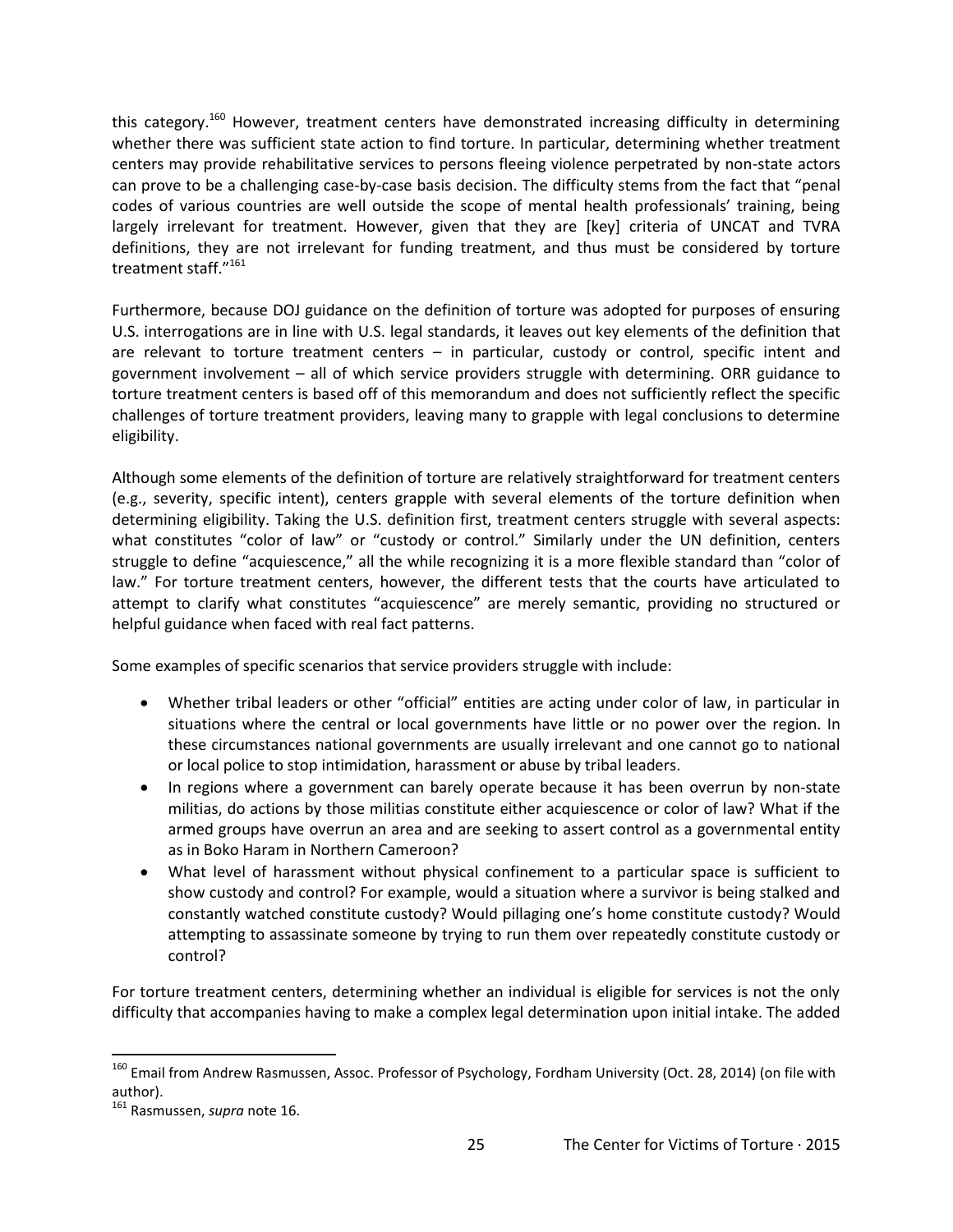requirements during the intake process may force treatment centers to ask too many details of the client too early in the recovery process, usually at a time when the necessary trust has not been established between client and provider. This can be a hindrance to recovery and is not in the best interest of the client as it may invalidate the client's own suffering. It puts the clinician into the unnatural role of an investigator. Having to make a legal determination only adds to the difficulty of establishing a trusting relationship. Thus, clarifying and simplifying the eligibility process for the service providers will facilitate the work of providing important services.

#### **CONCLUSION**

This memo offered a legal analysis of the following questions: (a) What are the meaningful differences between the U.S. definition of torture under the Torture Act and the UN CAT? (b) How does this affect torture treatment programs' evaluation of clients for eligibility for services? (c) Specifically, in the Torture Act what does "color of law" mean in comparison to government "acquiescence" required by the UN CAT? (d) Does the requirement of specific intent in the United States make a significant difference in what qualifies as torture?

After a thorough review of each element of the definitions of torture in the Torture Act, the TVPA, the UN CAT and the refugee definition, the Center for Victims of Torture (CVT) has found that the various iterations of the torture definition under U.S. law have become conflated. There is little meaningful difference between the CAT definition as interpreted by U.S. regulations and courts and the definition under the Torture Act. Although semantically different, "acquiescence" under the UN definition has been interpreted by U.S. courts to be almost coextensive with "color of law" provided in the TVPA and the Torture Act. This narrows the concept of government acquiescence significantly from the UN Committee Against Torture's understanding of the concept of acquiescence.

This memo does not seek to make a specific recommendation to ORR regarding clarifying its eligibility guidance. Rather, it highlighted the difficulties that treatment providers are facing amid the muddled definitions of torture in U.S. law. Thus, it is recommended that ORR work with service providers to issue new eligibility guidance that takes into consideration the main eligibility challenges for which providers struggle.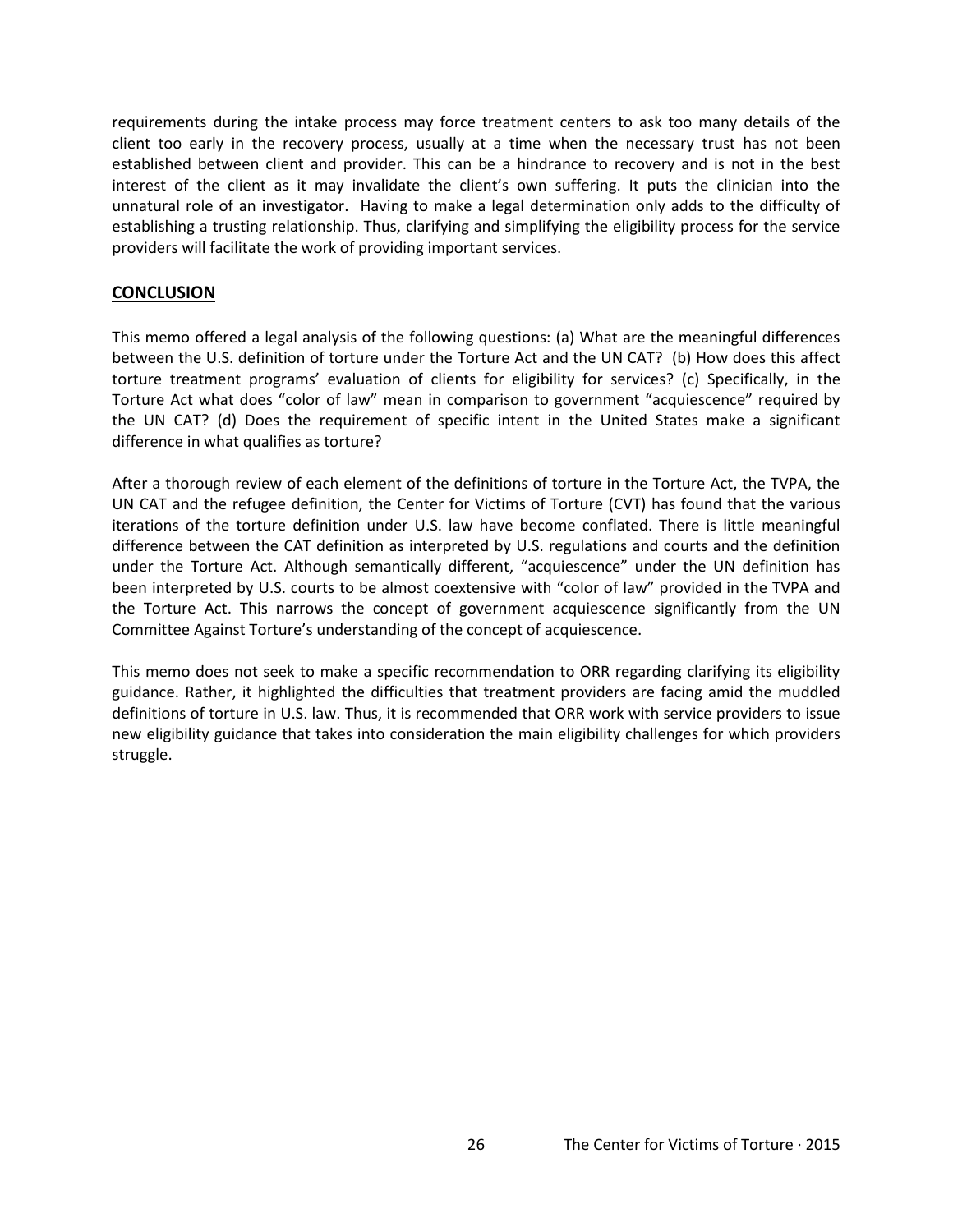#### **ANNEX 1: DEFINITIONS**

UN Definition of Torture: Article 1: "torture means **any act** by which **severe pain or suffering**, whether physical or mental, is **intentionally inflicted** on a person for such **purposes** as obtaining from him or a third person information or a confession, punishing him for an act he or a third person has committed or is suspected of having committed, or intimidating or coercing him or a third person, or for any reason based on discrimination of any kind, when such pain or suffering is **inflicted by or at the instigation of or with the consent or acquiescence of a public official or other person acting in an official capacity**. It does not include pain or suffering arising only from, inherent in or incidental to lawful sanctions."

#### US Regulations Implementing Article 3 of the CAT: (8 C.F.R. § 1208.18)

(a) **Definitions**. The definitions in this subsection incorporate the definition of torture contained in Article 1 of the Convention Against Torture, subject to the reservations, understandings, and declarations, and provisos contained in the United States Senate resolution of ratification of the Convention.

(1) Torture is defined as any act by which severe pain or suffering, whether physical or mental, is intentionally inflicted on a person for such purposes as obtaining from him or her or a third person information or a confession, or punishing him or her for an act he or she or a third person has committed or is suspected of having committed, or intimidating or coercing him or her or a third person, or for any reason based on discrimination of any kind, when such pain or suffering is inflicted by or at the instigation of or with the consent or acquiescence of a public official or other person acting in an official capacity.

(2) Torture is an extreme form of cruel and inhuman treatment and does not include lesser forms of cruel, inhuman or degrading treatment or punishment that do not amount to torture. (3) Torture does not include pain or suffering arising only from, inherent in or incidental to lawful sanctions. Lawful sanctions include judicially imposed sanctions and other enforcement actions authorized by law, including the death penalty, but do not include sanctions that defeat the object and purpose of the Convention Against Torture to prohibit torture.

(4) In order to constitute torture, mental pain or suffering must be prolonged mental harm caused by or resulting from:

(i) The intentional infliction or threatened infliction of severe physical pain or suffering; (ii) The administration or application, or threatened administration or application, of mind altering substances or other procedures calculated to disrupt profoundly the senses or the personality;

(iii) The threat of imminent death; or

(iv) The threat that another person will imminently be subjected to death, severe physical pain or suffering, or the administration or application of mind altering substances or other procedures calculated to disrupt profoundly the sense or personality.

(5) In order to constitute torture, an act must be specifically intended to inflict severe physical or mental pain or suffering. An act that results in unanticipated or unintended severity of pain and suffering is not torture.

(6) In order to constitute torture an act must be directed against a person in the offender's custody or physical control.

(7) Acquiescence of a public official requires that the public official, prior to the activity constituting torture, have awareness of such activity and thereafter breach his or her legal responsibility to intervene to prevent such activity.